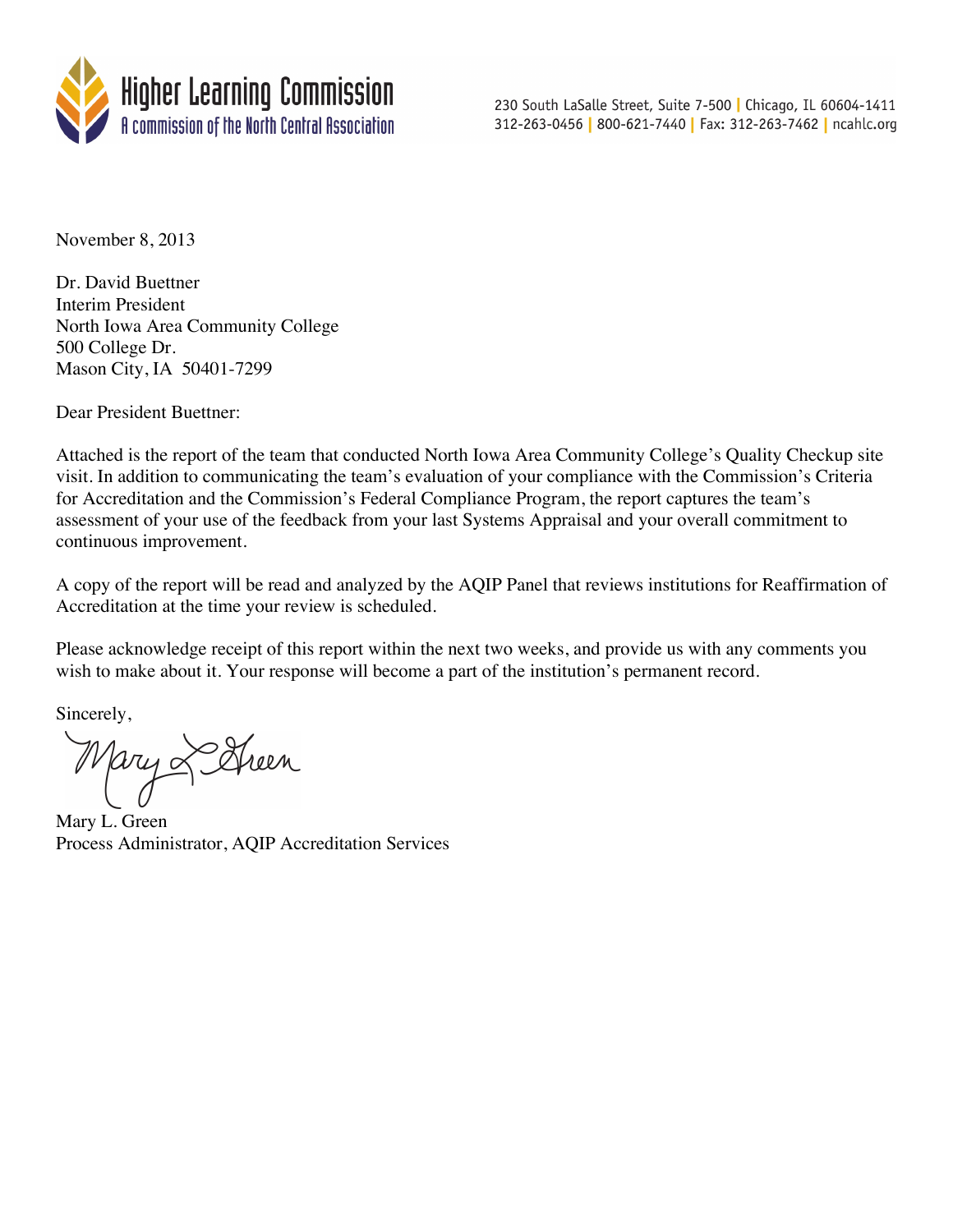## QUALITY CHECKUP REPORT

# **North Iowa Area Community College (NIACC)**

Mason, City, IA September 18-19, 2013

**The Higher Learning Commission** A commission of the North Central Association

QUALITY CHECKUP TEAM MEMBERS:

**Kenneth Urban** Vice President of Teaching, Learning, and Student Success Nicolet College

> **Diane Douglas** Registrar University of Wisconsin-Superior

**Dwight Smith** Vice President of Academic Affairs County College of Morris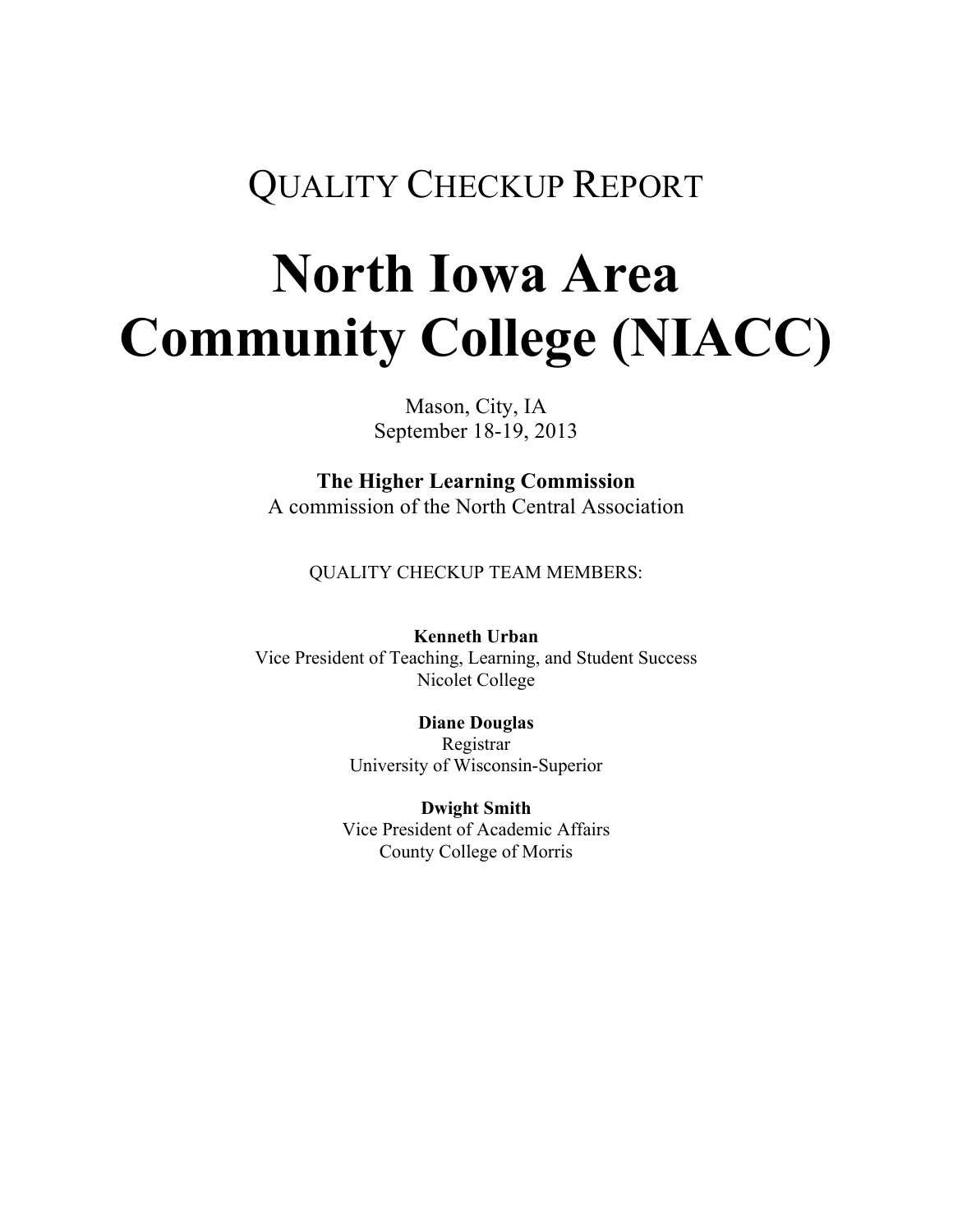## **Background on Quality Checkups conducted by the Academic Quality Improvement Program**

The Higher Learning Commission's Academic Quality Improvement Program (AQIP) conducts Quality Checkup site visits to each institution during the fifth or sixth year in every seven-year cycle of AQIP participation. These visits are conducted by trained AQIP Reviewers to determine whether the institution continues to meet The Higher Learning Commission's *Criteria for Accreditation*, and whether it is using quality management principles and building a culture of continuous improvement as participation in the Academic Quality Improvement Program (AQIP) requires. The goals of an AQIP Quality Checkup are to:

- 1. Affirm the accuracy of the organization's Systems Portfolio and verify information included in the portfolio that the last Systems Appraisal has identified as needing clarification or verification (System Portfolio Clarification and Verification), including review of distance delivery and distributed education if the institution is so engaged.
- 2. Review with organizational leaders actions taken to capitalize on the strategic issues and opportunities for improvement identified by the last Systems Appraisal (Systems Appraisal Follow Up);
- 3. Alert the organization to areas that need its attention prior to Reaffirmation of Accreditation, and reassure it concerning areas that have been covered adequately (Accreditation Issues Follow Up);
- 4. Verify federal compliance issues such as default rates, complaints, USDE interactions and program reviews, etc. (Federal Compliance Review); and
- 5. Assure continuing organizational quality improvement commitment through presentations, meetings, or sessions that clarify AQIP and Commission accreditation work (Organizational Quality Commitment).

The AQIP peer reviewers trained for this role prepare for the visit by reviewing relevant organizational and AQIP file materials, particularly the organization's last *Systems Appraisal Feedback Report* and the Commission's internal *Organizational Profile,* which summarizes information reported by the institution in its *Annual Institutional Data Update*. The Quality Summary Report provided to AQIP by the institution is also shared with the evaluators. Copies of the Quality Checkup Report are provided to the institution's CEO and AQIP liaison. The Commission retains a copy in the institution's permanent file, and will be part of the materials reviewed by the AQIP Review Panel during Reaffirmation of Accreditation.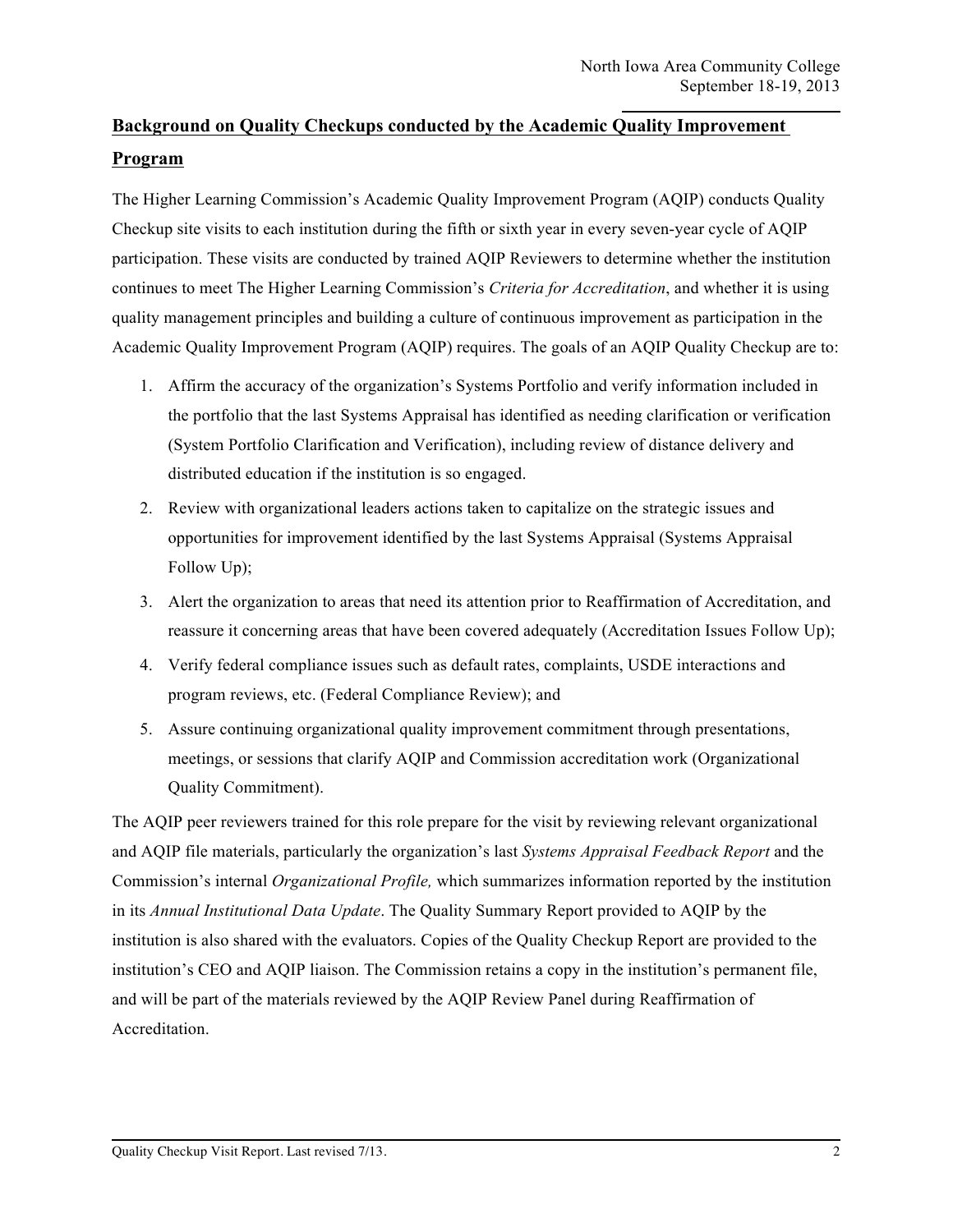#### **Clarification and verification of contents of the institution's** *Systems Portfolio*

In the team's judgment, the institution presented satisfactory evidence that it met this goal of the Quality Checkup. The institution's approach to the issues, documentation, and performance were acceptable and comply with the Commission's standards and AQIP's expectations.

The team was provided with a wide range of documents that substantiated the institution's continuous quality improvement process, including its process for evaluating and improving programs. The team had the opportunity to meet with students, faculty, staff, board members, and community members.

In the systems portfolio, the team was unable to identify many processes or results; the lack of clarity in the portfolio led the team to identify six strategic issues. Once on site, however, it became clear to the team that NIACC was an institution truly committed to continuous improvement. This commitment was communicated by internal and external stakeholders at all levels, and the data that were presented during the visit clarified the issues that were obscured by lack of clarity in the portfolio itself.

#### **Review of the organization's quality assurance oversight of its distance education activities.**

In the team's judgment, the institution has presented satisfactory evidence that its distance education activities are acceptable and do comply with the Commission's standards and expectations. In a meeting with the staff from the Center for Excellence in Teaching and Learning (CETL), the team found that NIACC had strong support for educational technology, professional development, and instructional quality. CETL offers a variety of professional development opportunities to ensure faculty members are well-prepared to deliver high-quality instruction.

The institution is approved by the Commission to offer up to 20% of its degree programs through distance delivery. To that end, NIACC offers dozens of its credit and non-credit courses online, with the potential to earn an AA or ASB degree. NIACC also offers courses through Iowa's fiber-optic interactive television network. The institution provides training for faculty members for distance delivery.

#### **Review of the organization's quality assurance and oversight of distributed education (multiple campuses)**

The team confirmed that the institution does not offer credit-bearing courses or programs at additional campuses at this time, and that the institution understands it must seek HLC approval before it offers 50% or more of any program at an additional location.

#### **Review of specific accreditation issues identified by the institution's last Systems Appraisal**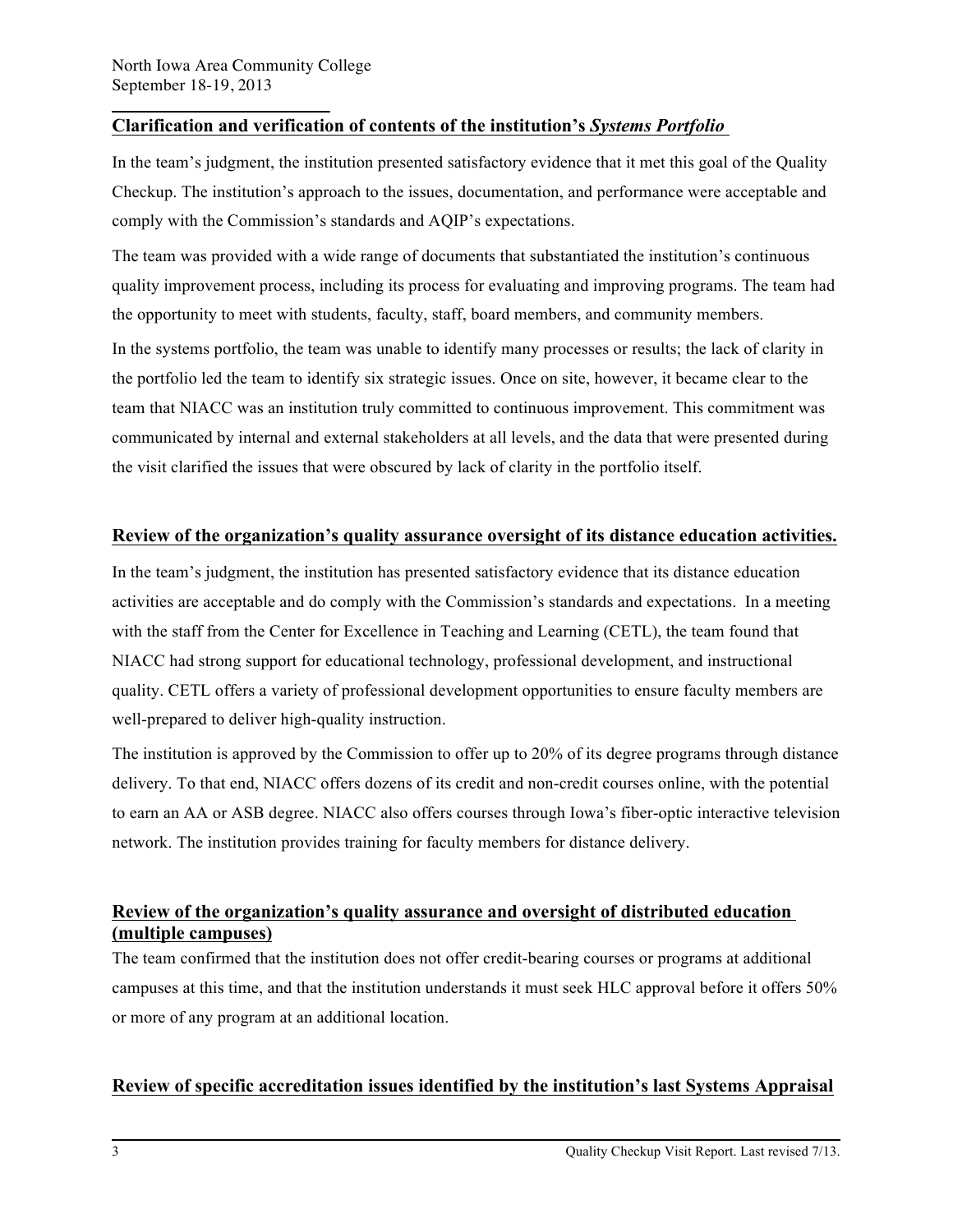*In the team's judgment, the institution presented satisfactory evidence that it met this goal of the Quality Checkup. The institution's approach to the issue, documentation, and performance were acceptable and comply with Commission and AQIP's expectations.*

#### **Screening of Criteria for Accreditation and Core Components**

The following section identifies any areas in the judgment of the Quality Checkup Team where the institution either has not provided sufficient evidence that it currently meets the Commission's *Criteria for Accreditation* (and the core components therein) or that it may face difficulty in meeting the *Criteria* and core components in the future. Identification of any such deficiencies as part of the Quality Checkup affords the institution the opportunity to remedy the problem prior to Reaffirmation of Accreditation. Items judged to be "Adequate but could be improved" or "Unclear or incomplete" during the Checkup Visit screening will not require Commission follow-up in the form of written reports or focused visits. However, Commission follow-up will occur if the issues remain apparent at the point of reaffirmation of accreditation.

| Criterion 1: Evidence found in the Systems Portfolio | Core Component |                           |                  |                |              |  |
|------------------------------------------------------|----------------|---------------------------|------------------|----------------|--------------|--|
|                                                      | 1A             | 1B                        | 1 <sup>C</sup>   | 1 <sub>D</sub> |              |  |
| Strong, clear, and well-presented.                   |                | X                         |                  |                | $\mathbf{X}$ |  |
| Adequate but could be improved.                      | X              |                           | X                |                |              |  |
| Unclear or incomplete.                               |                |                           |                  |                |              |  |
| Criterion 2: Evidence found in the Systems Portfolio | Core Component |                           |                  |                |              |  |
|                                                      | 2A             | 2B                        | 2C               | 2D             | 2E           |  |
| Strong, clear, and well-presented.                   | X              | X                         |                  | X              |              |  |
| Adequate but could be improved.                      |                |                           | $\boldsymbol{X}$ |                | X            |  |
| Unclear or incomplete.                               |                |                           |                  |                |              |  |
| Criterion 3: Evidence found in the Systems Portfolio | Core Component |                           |                  |                |              |  |
|                                                      | 3A             | 3B                        | 3C               | 3D             | 3E           |  |
| Strong, clear, and well-presented.                   |                |                           |                  | X              |              |  |
| Adequate but could be improved.                      | X              | X                         | X                |                | $\mathbf X$  |  |
| Unclear or incomplete.                               |                |                           |                  |                |              |  |
| Criterion 4: Evidence found in the Systems Portfolio | Core Component |                           |                  |                |              |  |
|                                                      | 4A             | 4B                        | 4C               |                |              |  |
| Strong, clear, and well-presented.                   |                |                           |                  |                |              |  |
| Adequate but could be improved.                      | $\mathbf X$    | $\boldsymbol{\mathrm{X}}$ | X                |                |              |  |
| Unclear or incomplete.                               |                |                           |                  |                |              |  |
| Criterion 5: Evidence found in the Systems Portfolio | Core Component |                           |                  |                |              |  |
|                                                      | 5A             | 5B                        | 5C               | 5D             |              |  |
| Strong, clear, and well-presented.                   |                |                           | X                |                |              |  |
| Adequate but could be improved.                      | X              | $\boldsymbol{\mathrm{X}}$ |                  | X              |              |  |
| Unclear or incomplete.                               |                |                           |                  |                |              |  |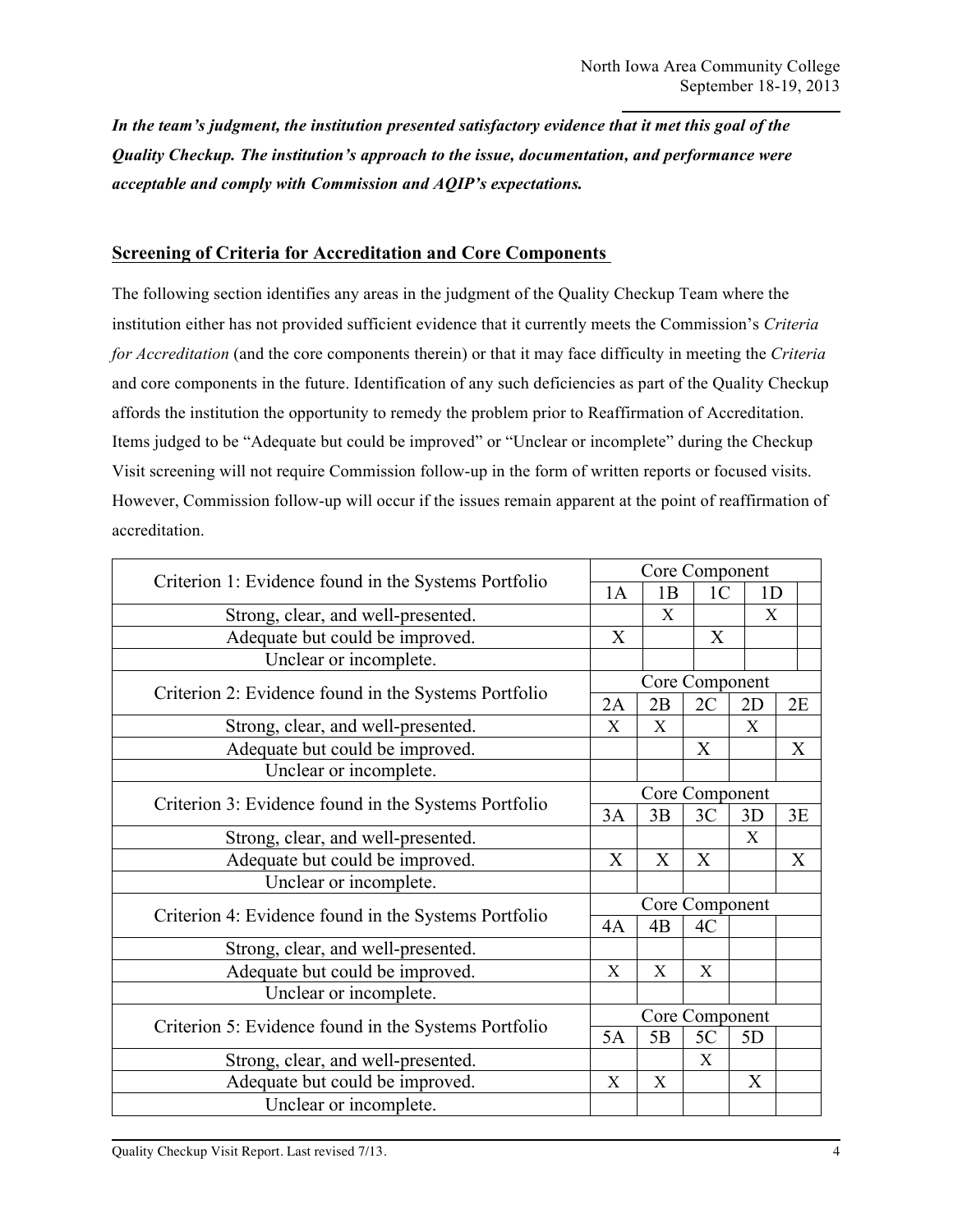*In the team's judgment, the institution presented satisfactory evidence that it met this goal of the Quality Checkup. The institution's approach to the issue, documentation, and performance were acceptable and comply with Commission and AQIP's expectations.*

The Systems Appraisal Report stated that evidence for Core Component 4.C. was unclear and incomplete.

- Core Component 4.C. says, "The institution demonstrates a commitment to educational improvement through ongoing attention to retention, persistence, and completion rates in its degree and certificate programs."
- After our on-site review, it is clear that NIACC has these data, and has room for growth in this area. The team recommends that the assessment of this component be changed to "Adequate but needs improvement."

The Systems Appraisal Report stated that evidence was unclear or incomplete for Core Component 3.A.

- Core component 3.A. says, "The institution's degree programs are appropriate to higher education."
- The assessment in the Systems Appraisal Report was based on a lack of data related to evidence supporting learning goals for non-CTE programs.
- After our on-site review, it is clear that NIACC has these data, and has room for growth in this area. The team recommends that the assessment of this component be changed to "Adequate but needs improvement."

## **Review of the institution's approach to capitalizing on recommendations identified by its last Systems Appraisal in the Strategic Issues Analysis.**

*In the team's judgment, the institution presented satisfactory evidence that it met this goal of the Quality Checkup. The institution's approach to the issue, documentation, and performance were acceptable and comply with Commission and AQIP's expectations.*

The team identified six strategic issues in the Systems Appraisal Report. The issues and the team's findings related to them are:

- 1. As NIACC searches for a new president the College will need to reaffirm its commitment to AQIP.
	- a. Finding: In discussion with the Board chair and members, they affirmed that of the 20 questions being asked of each candidate for the presidency, commitment to AQIP and CQI is one of those questions. The team believes that this strategic issue has been adequately addressed.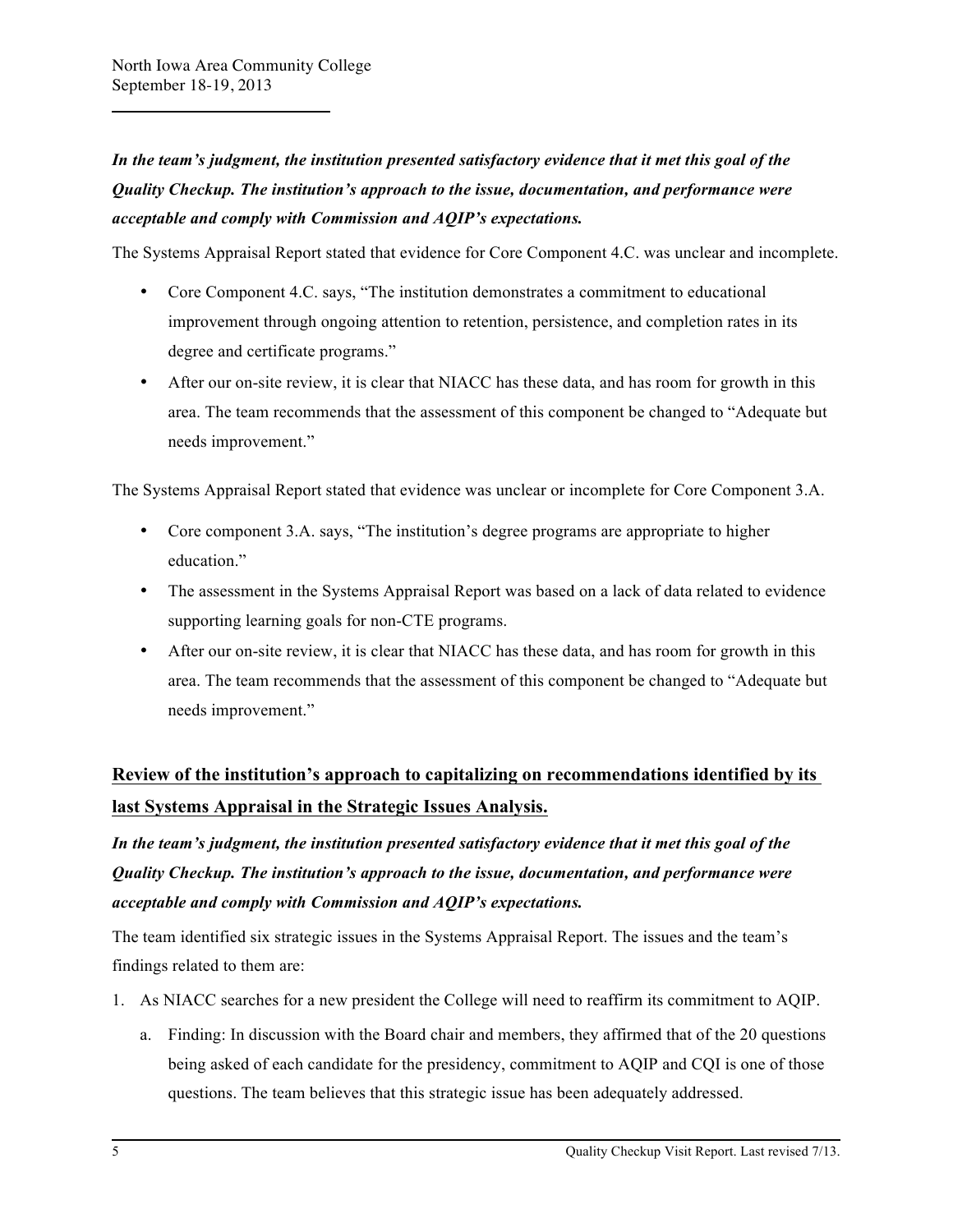- 2. Evidence concerning success of transfer students is lacking. The articulation agreements mentioned in the Systems Portfolio provide NIACC an opportunity for collecting data on the success of its graduates.
	- a. Finding: The president explained that NIACC has been presented with data from Northern Iowa University demonstrating that NIACC is their leading feeder school, and that NIACC students attain higher academic standing at NIU compared to transfer students from other Iowa Community Colleges. Additionally, the supplemental resource materials included a document showing specific success, transfer, and graduation rates of NIAAC transfer students in comparison to the other 15 Iowa Community Colleges. NIACC ranked fourth. The team believes that this strategic issue has been adequately addressed.
- 3. Enrollment goals are not clear at the institution and program level. Targets for retention and completion are not evident, even though there was an Action Plan to identify them. The College's program review process also provides an opportunity for reporting of enrollment and retention results.
	- a. Finding: Provided in the supplemental resource materials was a document that compared NIACC's retention percentage for first-time students to the other 15 Iowa Community Colleges. This same document also compared NIACC's retention percentage to that of 19 other community and technical colleges with enrollments between 2,000 and 5,000. NIACC ranked ninth on this list. Lastly, this same document provided graduation/transfer-out percentages comparing NIACC to the same group of community and technical colleges, and showed that NIACC ranked number two among the 16 Iowa Community Colleges and number three among the 19 other community colleges. The team believes that this strategic issue has been adequately addressed.
- 4. Commitment to a multi-cultural perspective is not clear in the curriculum or strategic plan. There is no mention of the work of the Diversity and the Global Diversity Committees even though they are mentioned in Category 8.
	- a. Finding: In discussion with various groups, several faculty commented on how they incorporate teaching diversity and the importance of understanding a global society in their classes; this included faculty who teach CTE, as well as Arts and Sciences curriculum. The discussions also revealed a large group of international students, a number of student clubs related to diversity, and inclusion of the topic in specific courses. The team believes that this strategic issue has been adequately addressed.
- 5. Assessment results for general education are not provided for each of the general education outcomes. The portfolio mentions a general education outcomes assessment process, but no results were provided.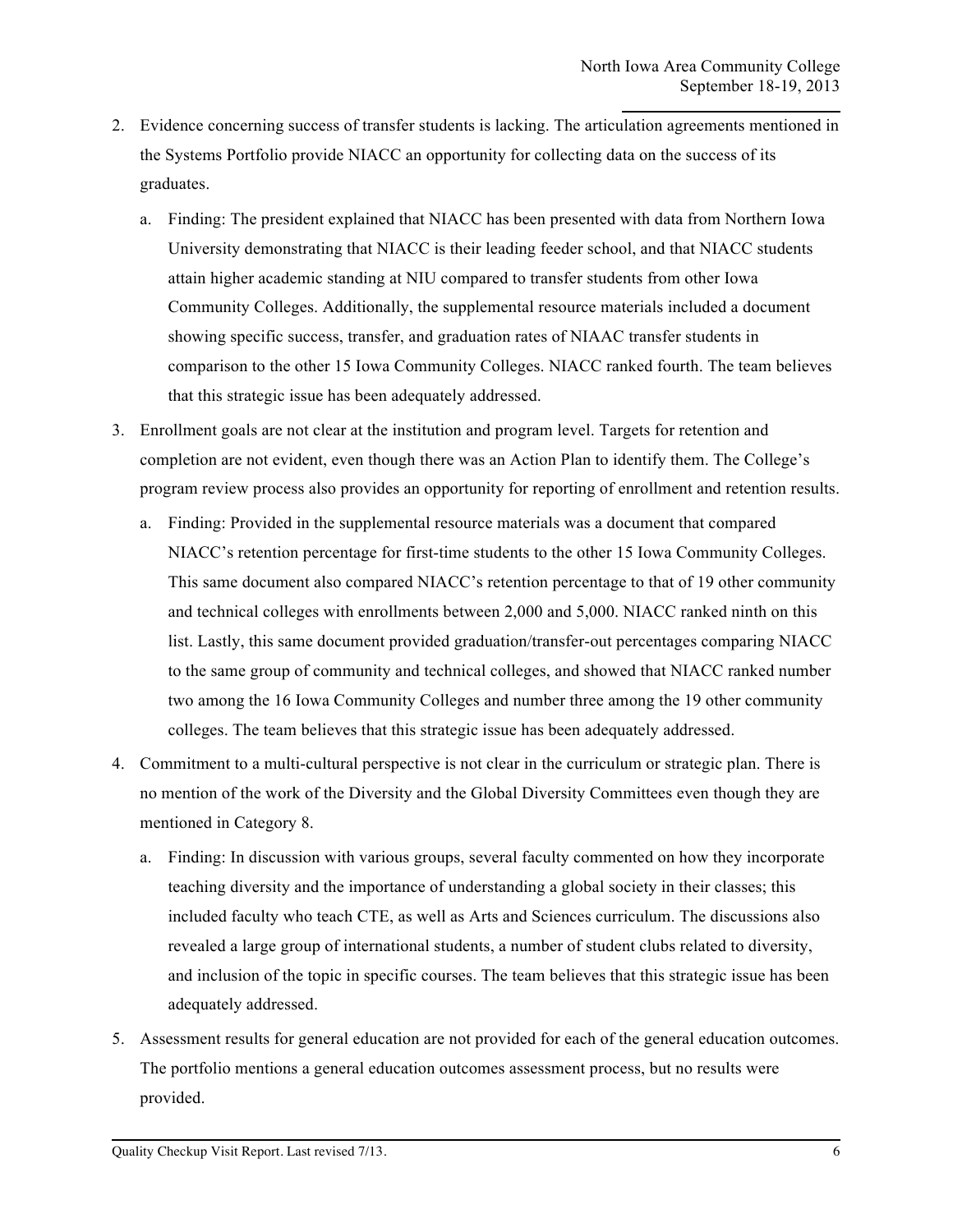- a. Finding: The Federal Compliance document demonstrated how General Education has been assessed for two of the eight general education outcomes thus far and their plans to complete two per additional outcomes per year until all eight have been completed. Further discussion clarified the general education assessment process itself. The team believes that this strategic issue has been adequately addressed.
- 6. Results for each category are lacking. Data are collected, but not presented. Disaggregated data for student and external stakeholder groups are also not provided. The institution needs to show ongoing commitment for providing results and analysis of comparisons and trends. The addition of an institutional researcher mentioned throughout the portfolio may help with this commitment. The portfolio suggests that the College is data rich and information poor.
	- a. Finding: It became clear during the checkup visit that there is a strong commitment to data collection. What appears to be lacking is a centralized place to aggregate these data in a way that would permit NIACC to make meaningful institutional comparisons and decisions. The institution might benefit from finding ways to roll these data into a single repository to provide the ability to evaluate institutional performance. The team believes that this remains a strategic issue for NIACC.

#### **Review of organizational commitment to continuing systematic quality improvement**

*In the team's judgment, the institution presented satisfactory evidence that it met this goal of the Quality Checkup. The institution's approach to the issue, documentation, and performance were acceptable and comply with Commission and AQIP's expectations.*

NIACC showed a strong commitment to continuous quality improvement (CQI) throughout the organization, from Board members who made CQI a key question for candidates for the institution's next president to students who reported responsiveness to suggestions for improvement to faculty and staff who showed familiarity with CQI terminology and processes.

Perhaps most striking was the contrast between what the institution communicated in the systems portfolio and what the team found on-site. It was clear to the team that NIACC highlighted CQI through training, frequent discussion, and strong communication. The AQIP categories are integrated into the strategic planning process, and the AQIP Quality Council, with whom the team met, provides strong CQI leadership. The institution actively participates in statewide CQI organizations, benchmarking NIACC's performance against other Iowa institutions, and exchanges information with other AQIP institutions in the state.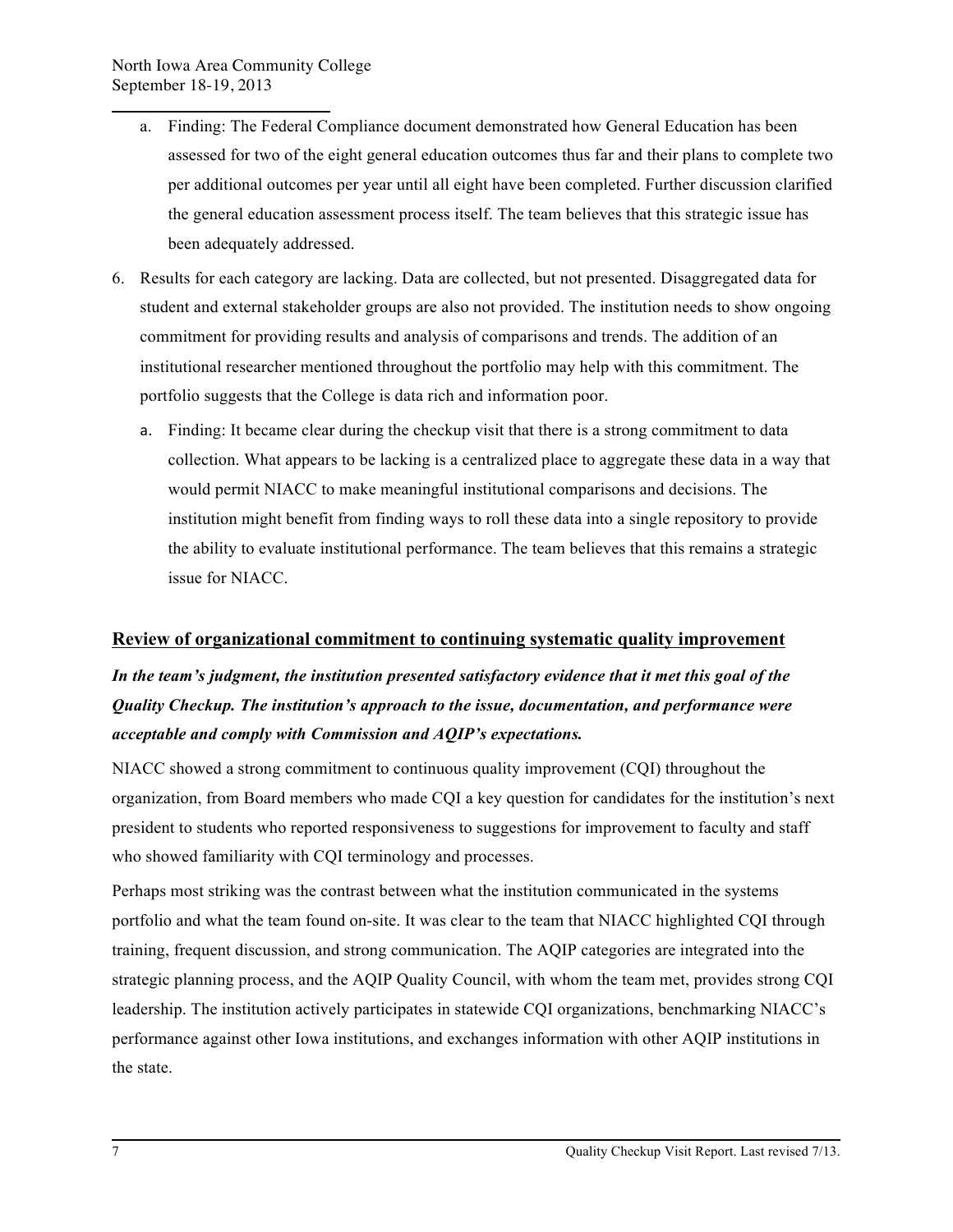#### **Other AQIP Considerations or Concerns**

- The team identified that NIACC does not require students to change their default password after the first login. NIACC may want to consider requiring every portal user to create a new password the first time s/he logs into the portal to increase security. This is especially important once NIACC begins to use a single sign-on system.
- NIACC may want to automate the student complaint process to make it more student friendly. Students may feel uncomfortable voicing a complaint in person (and therefore not do so). NIACC should state what it has learned from student complaints and that it has integrated any relevant findings into a review and planning process.
- NIACC may want to consider decreasing the amount of time (currently described as more than a semester and up to a year) to evaluate transcripts from institutions not accredited by a regional accrediting body. The lengthy processing time could result in students enrolling in a course at NIAAC that may have already been completed at a transfer institution.
- The team noted that there is significant variability between syllabi from different courses, and students found this confusing. Students may benefit from a standardized syllabus format and template, or a content checklist.
- The team noted that data miners at NIACC worked at the departmental rather than institutional level. The institution might benefit from finding ways to roll these data into a single repository to provide the ability to evaluate institutional performance.
- Discussions with NIACC staff members highlighted that many processes are ad hoc. The team suggests that NIACC may benefit from an effort to formalize processes and systems in a way that might provide ways to evaluate performance at all levels of the institution.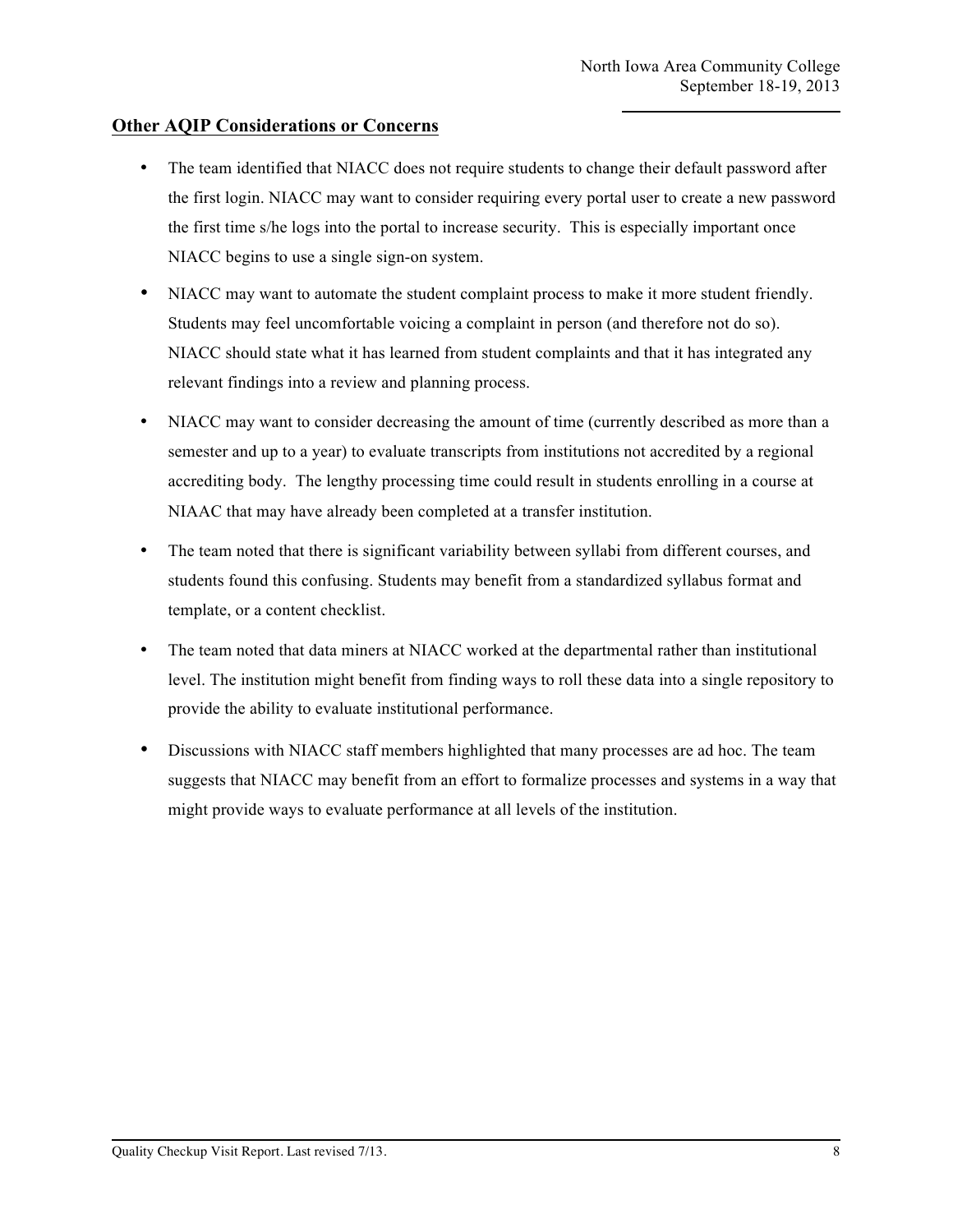## **Federal Compliance Worksheet for Evaluation Teams**

Effective September 1, 2013 – August 31, 2014

#### **Evaluation of Federal Compliance Components**

The team reviews each item identified in the Federal Compliance Guide and documents its findings in the appropriate spaces below. Teams should expect institutions to address these requirements with brief narrative responses and provide supporting documentation, where necessary. Generally, if the team finds in the course of this review that there are substantive issues related to the institution's ability to fulfill the Criteria for Accreditation, such issues should be raised in appropriate sections of the Assurance Section of the Team Report or highlighted as such in the appropriate AQIP Quality Checkup Report.

This worksheet outlines the information the team should review in relation to the federal requirements and provides spaces for the team's conclusions in relation to each requirement. The team should refer to the Federal Compliance Guide for Institutions and Evaluation Teams in completing this worksheet. The Guide identifies applicable Commission policies and an explanation of each requirement. **The worksheet becomes an appendix to the team's report. If the team recommends monitoring on a Federal Compliance requirement in the form of a report or focused visit, it should be included in the Federal Compliance monitoring sections below and added to the appropriate section in the team report template.**

## **Institution under review: North Iowa Area Community College**

#### **Assignment of Credits, Program Length, and Tuition**

*Address this requirement by completing the "Team Worksheet for Evaluating an Institution's Assignment of Credit Hours and on Clock Hours" in the Appendix at the end of this document.*

#### **Institutional Records of Student Complaints**

*The institution has documented a process in place for addressing student complaints and appears to be systematically processing such complaints as evidenced by the data on student complaints since the last comprehensive evaluation.*

- 1. Review the process that the institution uses to manage complaints as well as the history of complaints received and processed with a particular focus in that history on the past three or four years.
- 2. Determine whether the institution has a process to review and resolve complaints in a timely manner.
- 3. Verify that the evidence shows that the institution can, and does, follow this process and that it is able to integrate any relevant findings from this process into its review and planning processes.
- 4. Advise the institution of any improvements that might be appropriate.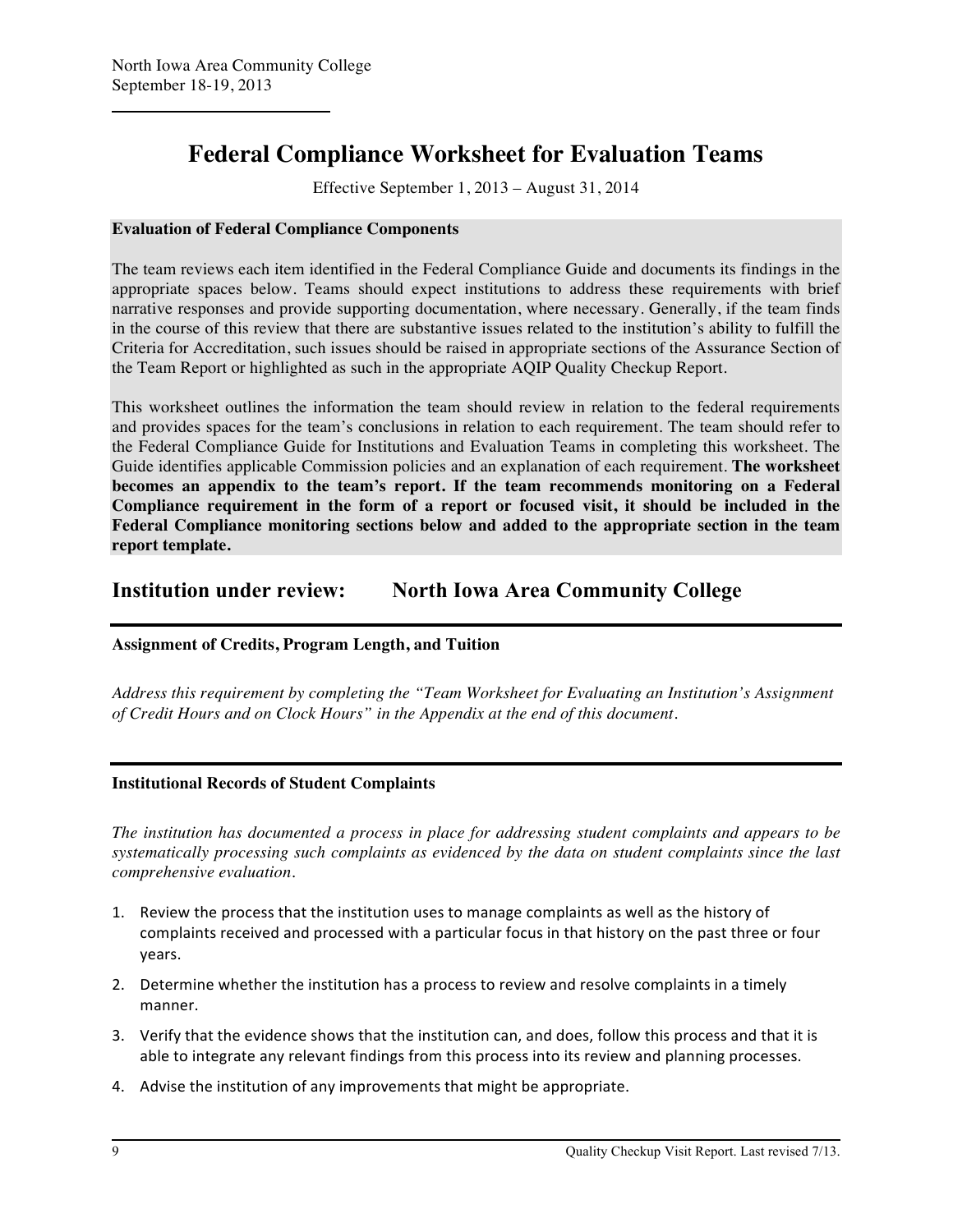- 5. Consider whether the record of student complaints indicates any pattern of complaints or otherwise raises concerns about the institution's compliance with the Criteria for Accreditation or Assumed Practices.
- 6. Check the appropriate response that reflects the team's conclusions:
	- \_\_X\_ The team has reviewed this component of federal compliance and has found the institution to meet the Commission's requirements.
	- The team has reviewed this component of federal compliance and has found the institution to meet the Commission's requirements but recommends Commission follow-up.
	- \_\_\_ The team has reviewed this component of federal compliance and has found the institution not to meet the Commission's requirements and recommends Commission follow-up.
	- The team also has comments that relate to the institution's compliance with the Criteria for Accreditation. See Criterion (insert appropriate reference).

Comments: NIACC Complaint Log was provided with no discernible pattern of complaints. *Student Handbook* contains complaint procedure.

Additional monitoring, if any: None.

#### **Publication of Transfer Policies**

*The institution has demonstrated it is appropriately disclosing its transfer policies to students and to the public. Policies contain information about the criteria the institution uses to make transfer decisions.* 

- 1. Review the institution's transfer policies.
- 2. Review any articulation agreements the institution has in place, including articulation agreements at the institution level and program-specific articulation agreements.
- 3. Consider where the institution discloses these policies (e.g., in its catalog, on its web site) and how easily current and prospective students can access that information.

Determine whether the disclosed information clearly explains the criteria the institution uses to make transfer decisions and any articulation arrangements the institution has with other institutions. Note whether the institution appropriately lists its articulation agreements with other institutions on its website or elsewhere. The information the institution provides should include any program-specific articulation agreements in place and should clearly identify program-specific articulation agreements as such. Also, the information the institution provides should include whether the articulation agreement anticipates that the institution under Commission review: 1) accepts credit from the other institution(s) in the articulation agreement; 2) sends credits to the other institution(s) in the articulation agreements that it accepts; or 3) both offers and accepts credits with the other institution(s).

- 4. Check the appropriate response that reflects the team's conclusions:
	- \_X\_\_ The team has reviewed this component of federal compliance and has found the institution to meet the Commission's requirements.
	- \_\_\_ The team has reviewed this component of federal compliance and has found the institution to meet the Commission's requirements but recommends Commission follow-up.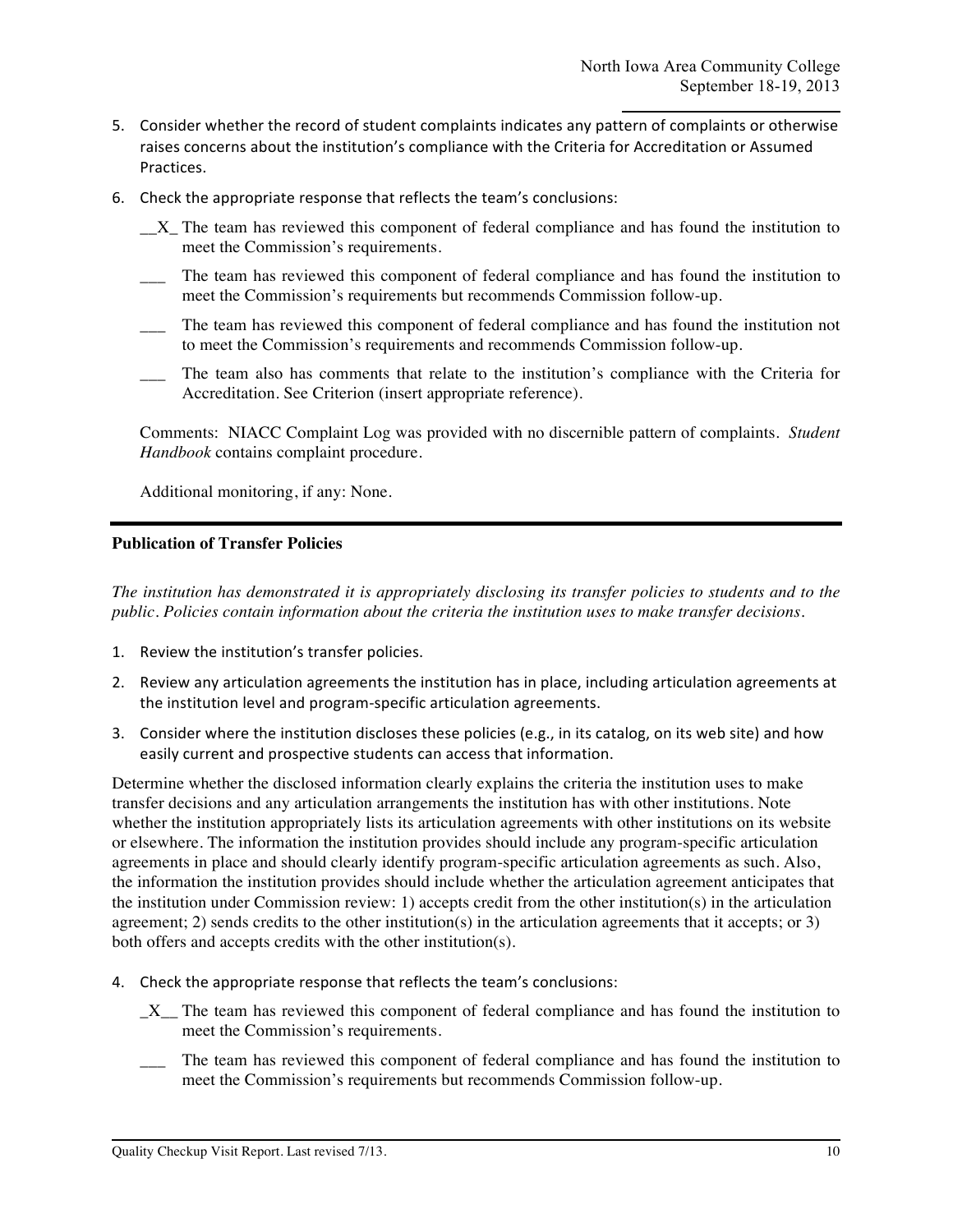- \_\_\_ The team has reviewed this component of federal compliance and has found the institution not to meet the Commission's requirements and recommends Commission follow-up.
- The team also has comments that relate to the institution's compliance with the Criteria for Accreditation. See Criterion (insert appropriate reference).

Comments: NIACC includes transfer process and policy in the *Student Handbook* and *Catalog.* Articulation agreements are accessible via www.niacc.edu.

Additional monitoring, if any: None.

#### **Practices for Verification of Student Identity**

*The institution has demonstrated that it verifies the identity of students who participate in courses or programs provided to the student through distance or correspondence education and appropriately discloses additional fees related to verification to students and to protect their privacy.* 

- 1. Determine how the institution verifies that the student who enrolls in a course is the same student who submits assignments, takes exams, and earns a final grade. The team should ensure that the institution's approach respects student privacy.
- 2. Check that any fees related to verification and not included in tuition are explained to the students prior to enrollment in distance courses (e.g., a proctoring fee paid by students on the day of the proctored exam).
- 3. Check the appropriate response that reflects the team's conclusions:
	- \_X\_\_ The team has reviewed this component of federal compliance and has found the institution to meet the Commission's requirements.
	- \_\_\_ The team has reviewed this component of federal compliance and has found the institution to meet the Commission's requirements but recommends Commission follow-up.
	- \_\_\_ The team has reviewed this component of federal compliance and has found the institution not to meet the Commission's requirements and recommends Commission follow-up.
	- \_\_\_ The team also has comments that relate to the institution's compliance with the Criteria for Accreditation. See Criterion (insert appropriate reference).

Comments: NIACC provides to students enrolled in online courses a unique username and password. Students enrolled in online courses must take tests at the NIACC Testing Center or a proctored testing location and must provide a photo ID before taking a test.

Additional monitoring, if any: None.

#### **Title IV Program Responsibilities**

*The institution has presented evidence on the required components of the Title IV Program.*

**This requirement has several components the institution and team must address:**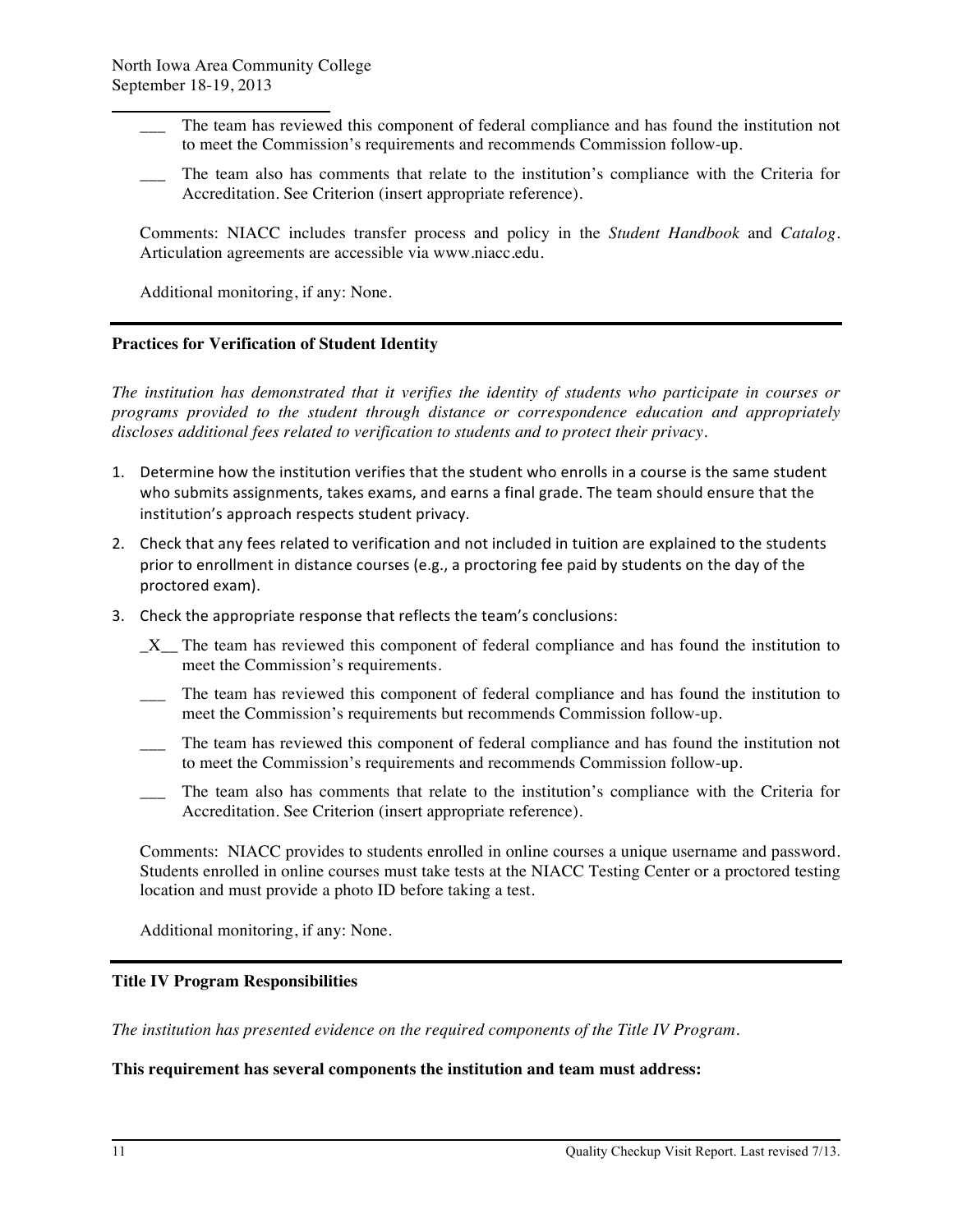- § *General Program Requirements. The institution has provided the Commission with information about the fulfillment of its Title IV program responsibilities, particularly findings from any review activities by the Department of Education. It has, as necessary, addressed any issues the Department raised regarding the institution's fulfillment of its responsibilities in this area.*
- § *Financial Responsibility Requirements. The institution has provided the Commission with information about the Department's review of composite ratios and financial audits. It has, as necessary, addressed any issues the Department raised regarding the institution's fulfillment of its responsibilities in this area. (Note that the team should also be commenting under Criterion Five if an institution has significant issues with financial responsibility as demonstrated through ratios that are below acceptable levels or other financial responsibility findings by its auditor.)*
- **Default Rates.** The institution has provided the Commission with information about its three year default rate. It has a responsible program to work with students to minimize default rates. It has, as necessary, addressed any issues the Department raised regarding the institution's fulfillment of its responsibilities in this area. Note for 2012 and thereafter institutions and teams should be using the *three-year default rate based on revised default rate data published by the Department in* September 2012; if the institution does not provide the default rate for three years leading up to the comprehensive evaluation visit, the team should contact Commission staff.
- § *Campus Crime Information, Athletic Participation and Financial Aid, and Related Disclosures. The institution has provided the Commission with information about its disclosures. It has demonstrated, and the team has reviewed, the institution's policies and practices for ensuring compliance with these regulations.*
- § *Student Right to Know. The institution has provided the Commission with information about its disclosures. It has demonstrated, and the team has reviewed, the institution's policies and practices for ensuring compliance with these regulations. The disclosures are accurate and provide appropriate information to students. (Note that the team should also be commenting under Criterion One if the team determines that disclosures are not accurate or appropriate.)*
- § *Satisfactory Academic Progress and Attendance. The institution has provided the Commission with information about policies and practices for ensuring compliance with these regulations. The institution has demonstrated that the policies and practices meet state or federal requirements and that the institution is appropriately applying these policies and practices to students. In most cases, teams should verify that these policies exist and are available to students, typically in the course catalog or student handbook. Note that the Commission does not necessarily require that the institution take attendance but does anticipate that institutional attendance policies will provide information to students about attendance at the institution.*
- § *Contractual Relationships. The institution has presented a list of its contractual relationships related to its academic program and evidence of its compliance with Commission policies requiring notification or approval for contractual relationships (If the team learns that the institution has a contractual relationship that may require Commission approval and has not received Commission approval the team must require that the institution complete and file the change request form as soon as possible. The team should direct the institution to review the Contractual Change Application on the Commission's web site for more information.)*
- § *Consortial Relationships. The institution has presented a list of its consortial relationships related to its academic program and evidence of its compliance with Commission policies requiring notification*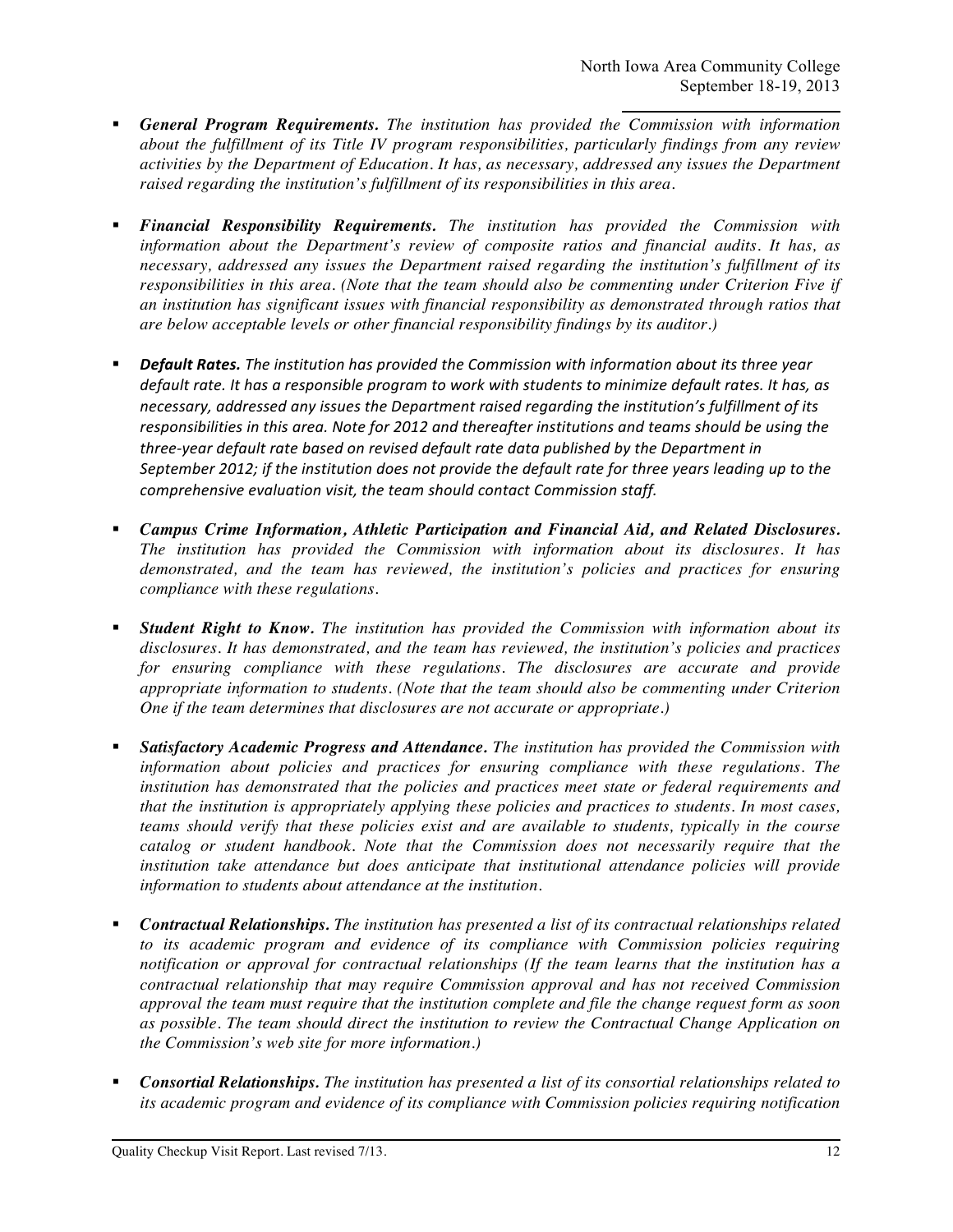*or approval for consortial relationships. (If the team learns that the institution has a consortial relationship that may require Commission approval and has not received Commission approval the team must require that the institution complete and file the form as soon as possible. The team should direct the institution to review the Consortial Change Application on the Commission's web site for more information.)* 

- 1. Review all of the information that the institution discloses having to do with its Title IV program responsibilities.
- 2. Determine whether the Department has raised any issues related to the institution's compliance or whether the institution's auditor in the A-133 has raised any issues about the institution's compliance as well as look to see how carefully and effectively the institution handles its Title IV responsibilities.
- 3. If an institution has been cited or is not handling these responsibilities effectively, indicate that finding within the federal compliance portion of the team report and whether the institution appears to be moving forward with corrective action that the Department has determined to be appropriate.
- 4. If issues have been raised with the institution's compliance, decide whether these issues relate to the institution's ability to satisfy the Criteria for Accreditation, particularly with regard to whether its disclosures to students are candid and complete and demonstrate appropriate integrity (*Core Component 2.A and 2.B*).
- 5. Check the appropriate response that reflects the team's conclusions:
	- \_X\_\_ The team has reviewed this component of federal compliance and has found the institution to meet the Commission's requirements.
	- The team has reviewed this component of federal compliance and has found the institution to meet the Commission's requirements but recommends Commission follow-up.
	- \_\_\_ The team has reviewed this component of federal compliance and has found the institution not to meet the Commission's requirements and recommends Commission follow-up.
	- The team also has comments that relate to the institution's compliance with the Criteria for Accreditation. See Criterion (insert appropriate reference).

Comments: NIACC provided data for crime for the three most recent years and students' graduation and transfer rates disaggregated by race/ethnicity and gender. Required policies and data are published in the *Student Handbook* and available at www.niacc.edu.

Additional monitoring, if any: None.

#### **Required Information for Students and the Public**

- 1. Verify that the institution publishes fair, accurate, and complete information on the following topics: the calendar, grading, admissions, academic program requirements, tuition and fees, and refund policies.
- 2. Check the appropriate response that reflects the team's conclusions: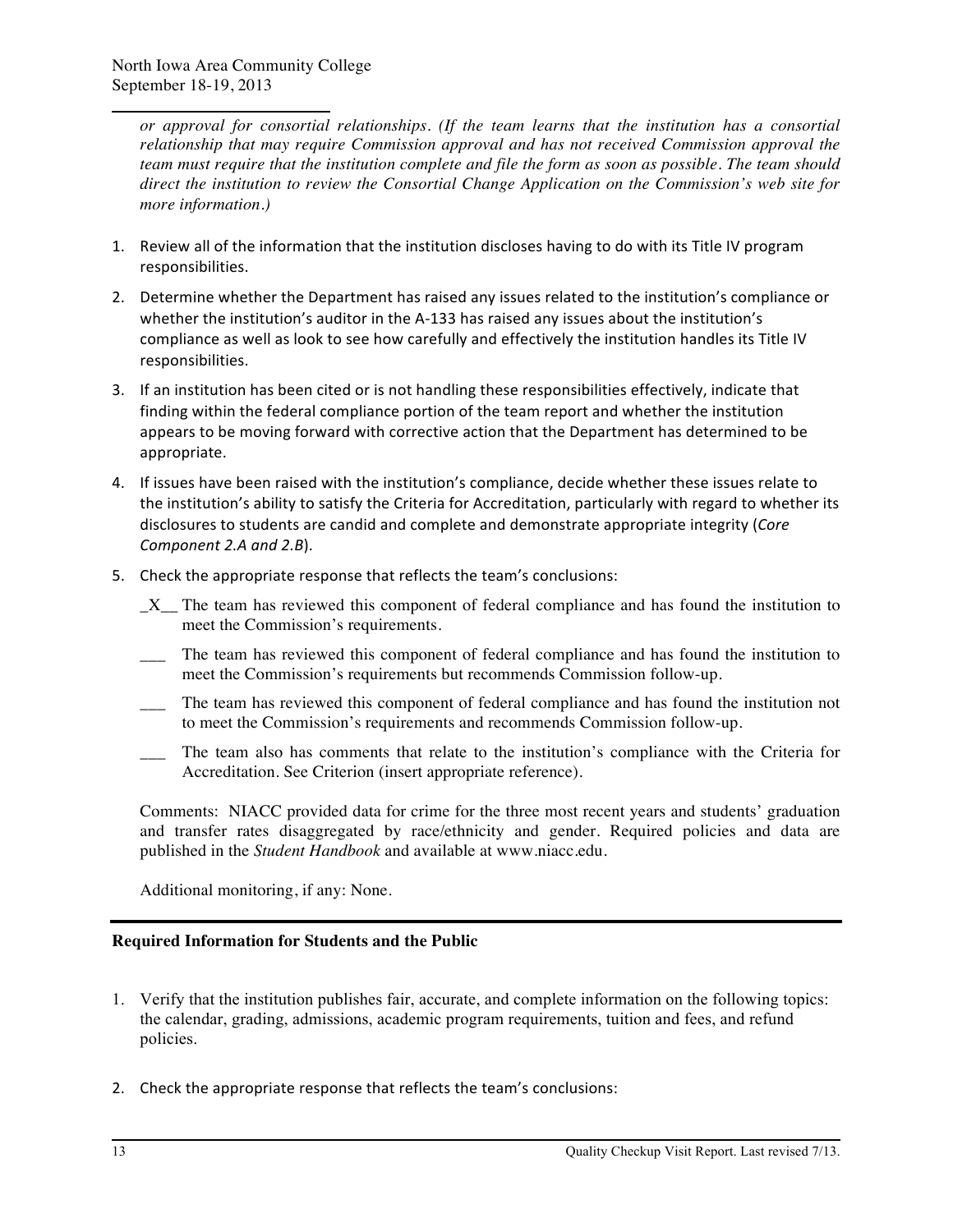- \_X\_\_ The team has reviewed this component of federal compliance and has found the institution to meet the Commission's requirements.
- \_\_\_ The team has reviewed this component of federal compliance and has found the institution to meet the Commission's requirements but recommends Commission follow-up.
- \_\_\_ The team has reviewed this component of federal compliance and has found the institution not to meet the Commission's requirements and recommends Commission follow-up.
- \_\_\_ The team also has comments that relate to the institution's compliance with the Criteria for Accreditation. See Criterion (insert appropriate reference).

Comments: Information is published in the *Student Handbook* and *Catalog* and available at www.niacc.edu.

Additional monitoring, if any: None.

#### **Advertising and Recruitment Materials and Other Public Information**

*The institution has documented that it provides accurate, timely and appropriately detailed information to current and prospective students and the public about its accreditation status with the Commission and other agencies as well as about its programs, locations and policies.* 

- 1. Review the institution's disclosure about its accreditation status with the Commission to determine whether the information it provides is accurate and complete, appropriately formatted and contains the Commission's web address.
- 2. Review institutional disclosures about its relationship with other accrediting agencies for accuracy and for appropriate consumer information, particularly regarding the link between specialized/professional accreditation and the licensure necessary for employment in many professional or specialized areas.
- 3. Review the institution's catalog, brochures, recruiting materials, and information provided by the institution's advisors or counselors to determine whether the institution provides accurate information to current and prospective students about its accreditation, placement or licensure, program requirements, etc.
- 4. Check the appropriate response that reflects the team's conclusions:
	- \_X\_ The team has reviewed this component of federal compliance and has found the institution to meet the Commission's requirements.
	- \_\_\_ The team has reviewed this component of federal compliance and has found the institution to meet the Commission's requirements but recommends Commission follow-up.
	- \_\_\_ The team has reviewed this component of federal compliance and has found the institution not to meet the Commission's requirements and recommends Commission follow-up.
	- \_\_\_ The team also has comments that relate to the institution's compliance with the Criteria for Accreditation. See Criterion (insert appropriate reference).

Comments: Statements on accreditation and consumer information are available at www.niacc.edu.

Additional monitoring, if any: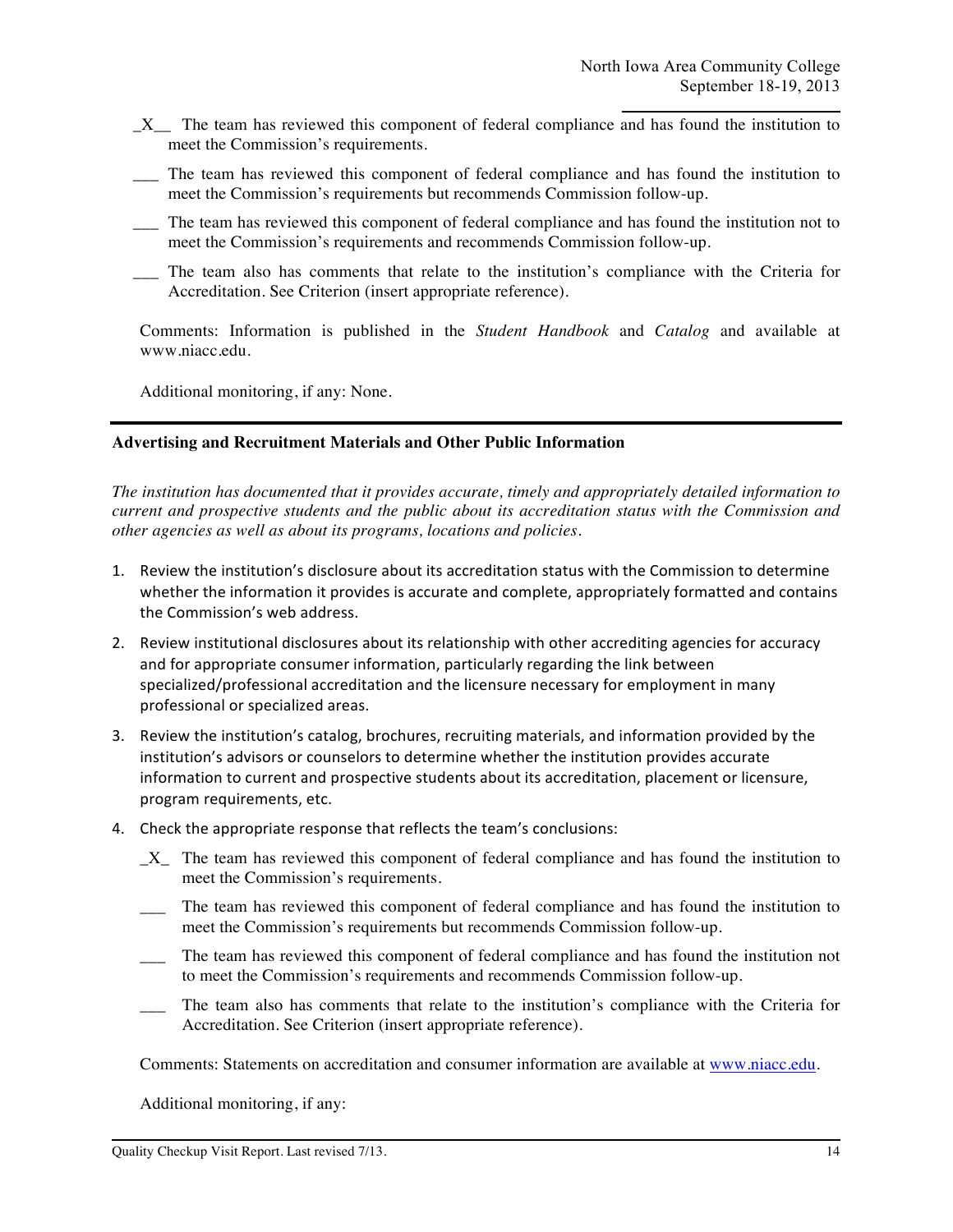#### **Review of Student Outcome Data**

- 1. Review the student outcome data the institution collects to determine whether it is appropriate and sufficient based on the kinds of academic programs it offers and the students it serves.
- 2. Determine whether the institution uses this information effectively to make decisions about academic programs and requirements and to determine its effectiveness in achieving its educational objectives.
- 3. Check the appropriate response that reflects the team's conclusions:
	- \_X\_ The team has reviewed this component of federal compliance and has found the institution to meet the Commission's requirements.
	- \_\_\_ The team has reviewed this component of federal compliance and has found the institution to meet the Commission's requirements but recommends Commission follow-up.
	- \_\_\_ The team has reviewed this component of federal compliance and has found the institution not to meet the Commission's requirements and recommends Commission follow-up.
	- \_\_\_ The team also has comments that relate to the institution's compliance with the Criteria for Accreditation. See Criterion (insert appropriate reference).

Comments: Outcomes assessment data are provided. These data should be included in future Systems Portfolios. The use of assessment data to improve student learning should be included in the Systems Portfolio, particularly for Category 1.

Additional monitoring, if any:

#### **Standing with State and Other Accrediting Agencies**

*The institution has documented that it discloses accurately to the public and the Commission its relationship with any other specialized, professional or institutional accreditor and with all governing or coordinating bodies in states in which the institution may have a presence.*

*The team has considered any potential implications for accreditation by the Higher Learning Commission of sanction or loss of status by the institution with any other accrediting agency or loss of authorization in any state.*

*Important note: If the team is recommending initial or continued status, and the institution is now or has been in the past five years under sanction or show-cause with, or has received an adverse action (i.e., withdrawal, suspension, denial, or termination) from, any other federally recognized specialized or institutional accreditor or a state entity, then the team must explain the sanction or adverse action of the other agency in the body of the Assurance Section of the Team Report and provide its rationale for recommending Commission status in light of this action. In addition, the team must contact the staff liaison immediately if it learns that the institution is at risk of losing its degree authorization or lacks such authorization in any state in which the institution meets state presence requirements.*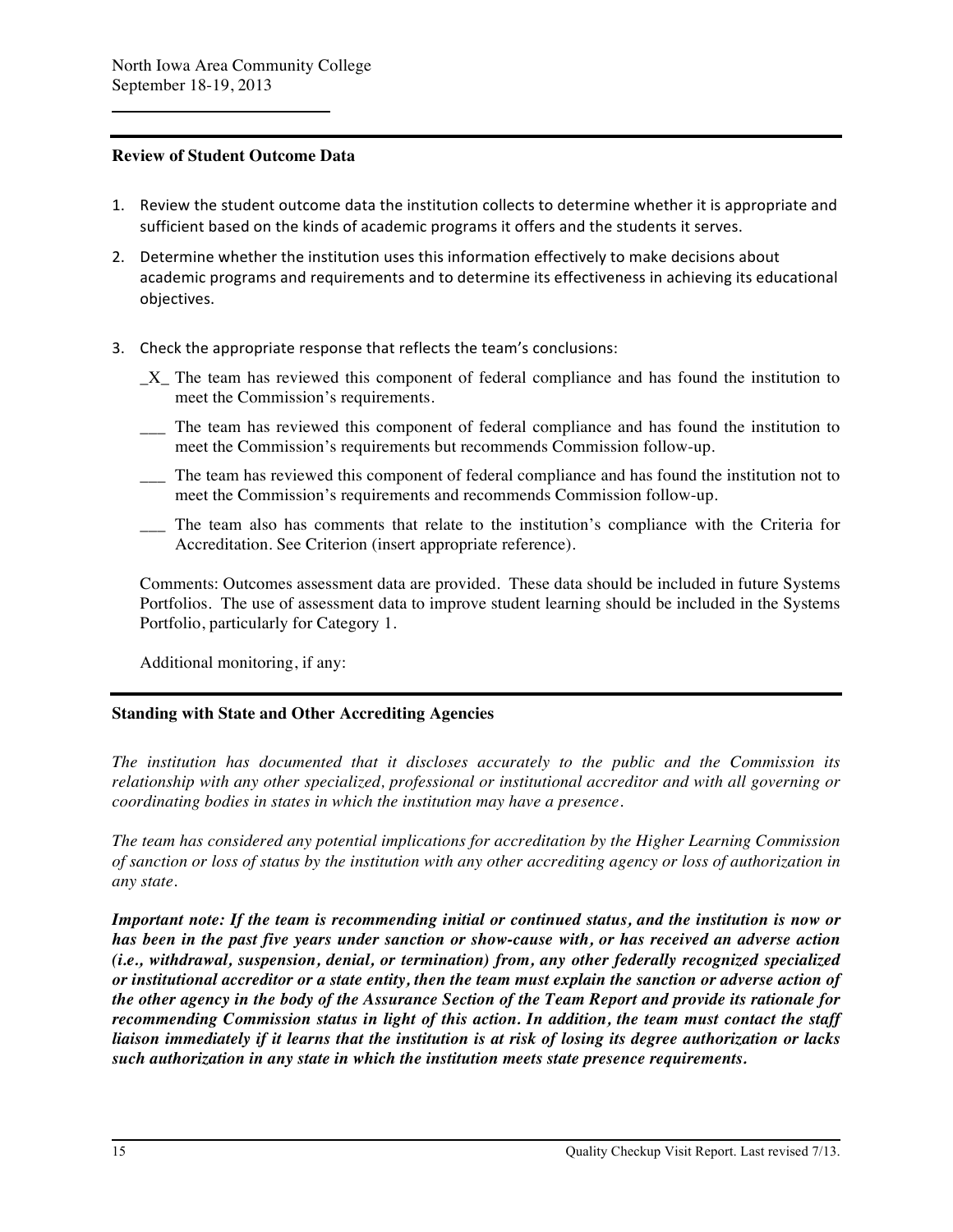- 1. Review the information, particularly any information that indicates the institution is under sanction or show-cause or has had its status with any agency suspended, revoked, or terminated, as well as the reasons for such actions.
- 2. Determine whether this information provides any indication about the institution's capacity to meet the Commission's Criteria for Accreditation. Should the team learn that the institution is at risk of losing, or has lost, its degree or program authorization in any state in which it meets state presence requirements, it should contact the Commission staff liaison immediately.
- 3. Check the appropriate response that reflects the team's conclusions:
	- \_X\_ The team has reviewed this component of federal compliance and has found the institution to meet the Commission's requirements.
	- \_ \_ The team has reviewed this component of federal compliance and has found the institution to meet the Commission's requirements but recommends Commission follow-up.
	- \_\_\_ The team has reviewed this component of federal compliance and has found the institution not to meet the Commission's requirements and recommends Commission follow-up.
	- \_\_\_ The team also has comments that relate to the institution's compliance with the Criteria for Accreditation. See Criterion (insert appropriate reference).

Comments: NIACC's accreditation status is included in the *Catalog* and at www.niacc.edu, including specialized accreditations.

Additional monitoring, if any:

#### **Public Notification of Opportunity to Comment**

*The institution has made an appropriate and timely effort to solicit third party comments. The team has evaluated any comments received and completed any necessary follow-up on issues raised in these comments. Note that if the team has determined that any issues raised by third-party comment relate to the team's review of the institution's compliance with the Criteria for Accreditation, it must discuss this information and its analysis in the body of the Assurance Section of the Team Report.*

- 1. Review information about the public disclosure of the upcoming visit, including sample announcements, to determine whether the institution made an appropriate and timely effort to notify the public and seek comments.
- 2. Evaluate the comments to determine whether the team needs to follow-up on any issues through its interviews and review of documentation during the visit process.
- 3. Check the appropriate response that reflects the team's conclusions:
	- \_X\_ The team has reviewed this component of federal compliance and has found the institution to meet the Commission's requirements.
	- \_\_\_ The team has reviewed this component of federal compliance and has found the institution to meet the Commission's requirements but recommends Commission follow-up.
	- \_\_\_ The team has reviewed this component of federal compliance and has found the institution not to meet the Commission's requirements and recommends Commission follow-up.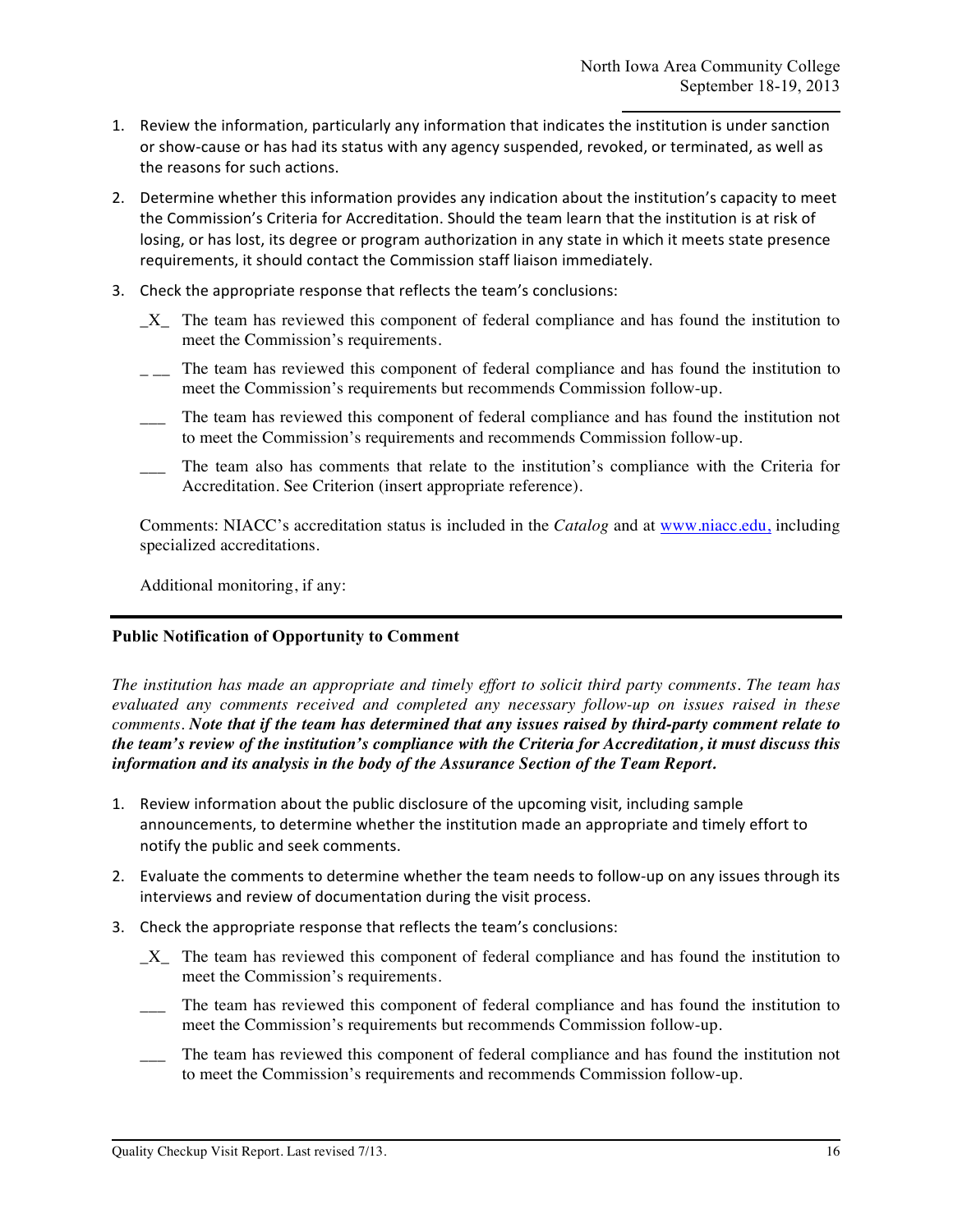The team also has comments that relate to the institution's compliance with the Criteria for Accreditation. See Criterion (insert appropriate reference).

Comments:

Additional monitoring, if any: None.

#### **Institutional Materials Related to Federal Compliance Reviewed by the Team**

Provide a list materials reviewed here:

NIACC Federal Compliance report to the Higher Learning Commission NIACC *Course Catalog* NIACC *Student Handbook* www.niacc.edu

> Syllabi for the following courses: AGA 154, AGS 109, CON 121, ENGL 102, ENGL 103, ENGL 105, EDU 235, HCR 115, HCR 155, HIS 151, MFG 245, POL 111, MUS 100, PSY 111, PSY 121, PSY 211, PSY 223, SOC 110, WEL 222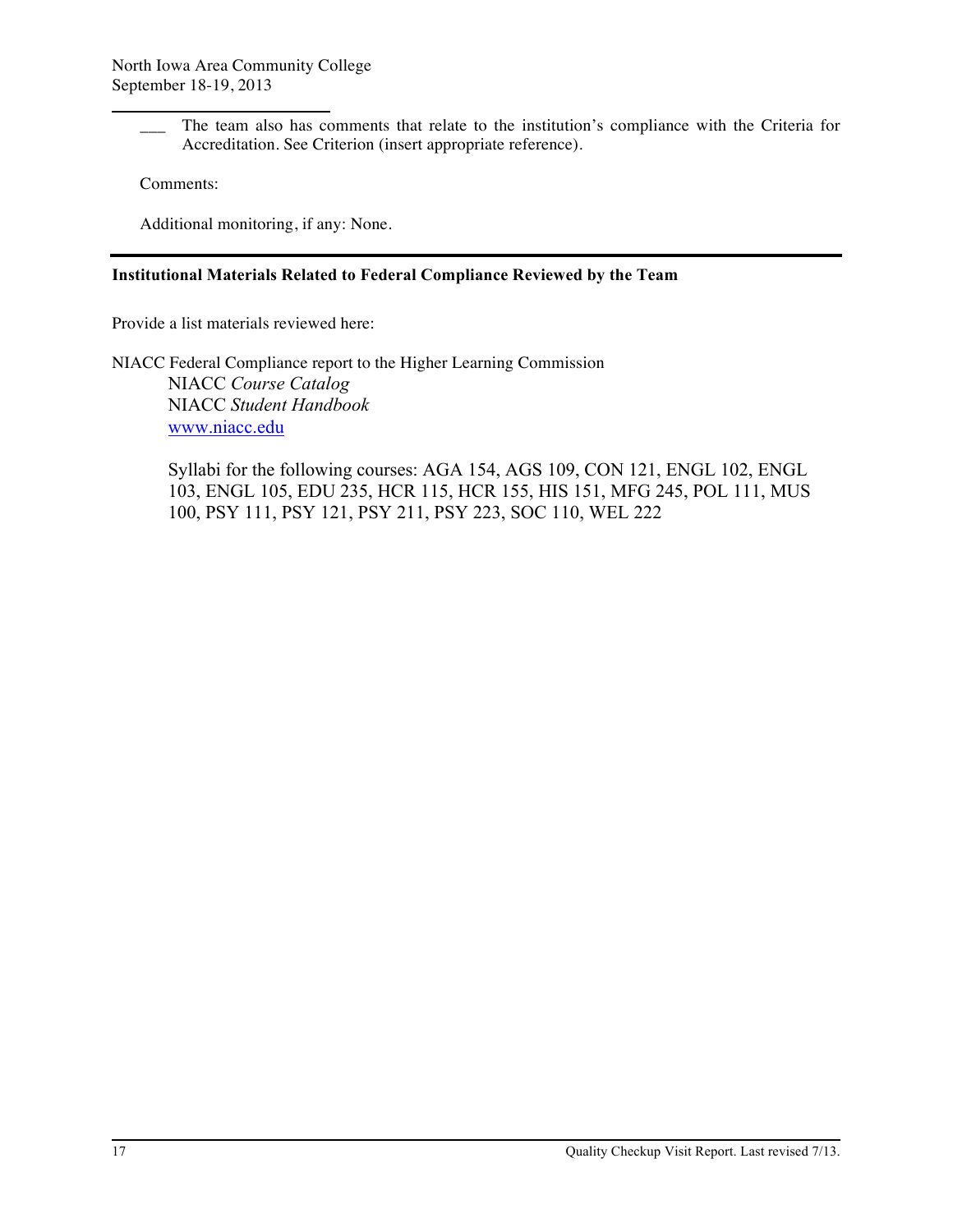## **Appendix**

## **Team Worksheet for Evaluating an Institution's Program Length and Tuition, Assignment of Credit Hours and on Clock Hours**

**Institution under review:** North Iowa Area Community College

## **Part 1: Program Length and Tuition**

#### **Instructions**

The institution has documented that it has credit hour assignments and degree program lengths within the range of good practice in higher education and that tuition is consistent across degree programs (or that there is a rational basis for any program-specific tuition).

Review the *"Worksheet for Use by Institutions on the Assignment of Credit Hours and on Clock Hours"* as well as the course catalog and other attachments required for the institutional worksheet.

## **Worksheet on Program Length and Tuition**

#### **A. Answer the Following Questions**

Are the institution's degree program requirements within the range of good practice in higher education and contribute to an academic environment in which students receive a rigorous and thorough education?

 $X$   $Yes$   $No$ 

Comments: Sixty credits are required for the associate's degree.

Are the institution's tuition costs across programs within the range of good practice in higher education and contribute to an academic environment in which students receive a rigorous and thorough education?

 $X$ <sup>Nes</sup> No

Comments: Tuition costs are listed in the *Student Handbook* and www.niacc.edu and are in the range of good practice for community colleges.

#### **B. Recommend Commission Follow-up, If Appropriate**

Is any Commission follow-up required related to the institution's program length and tuition practices?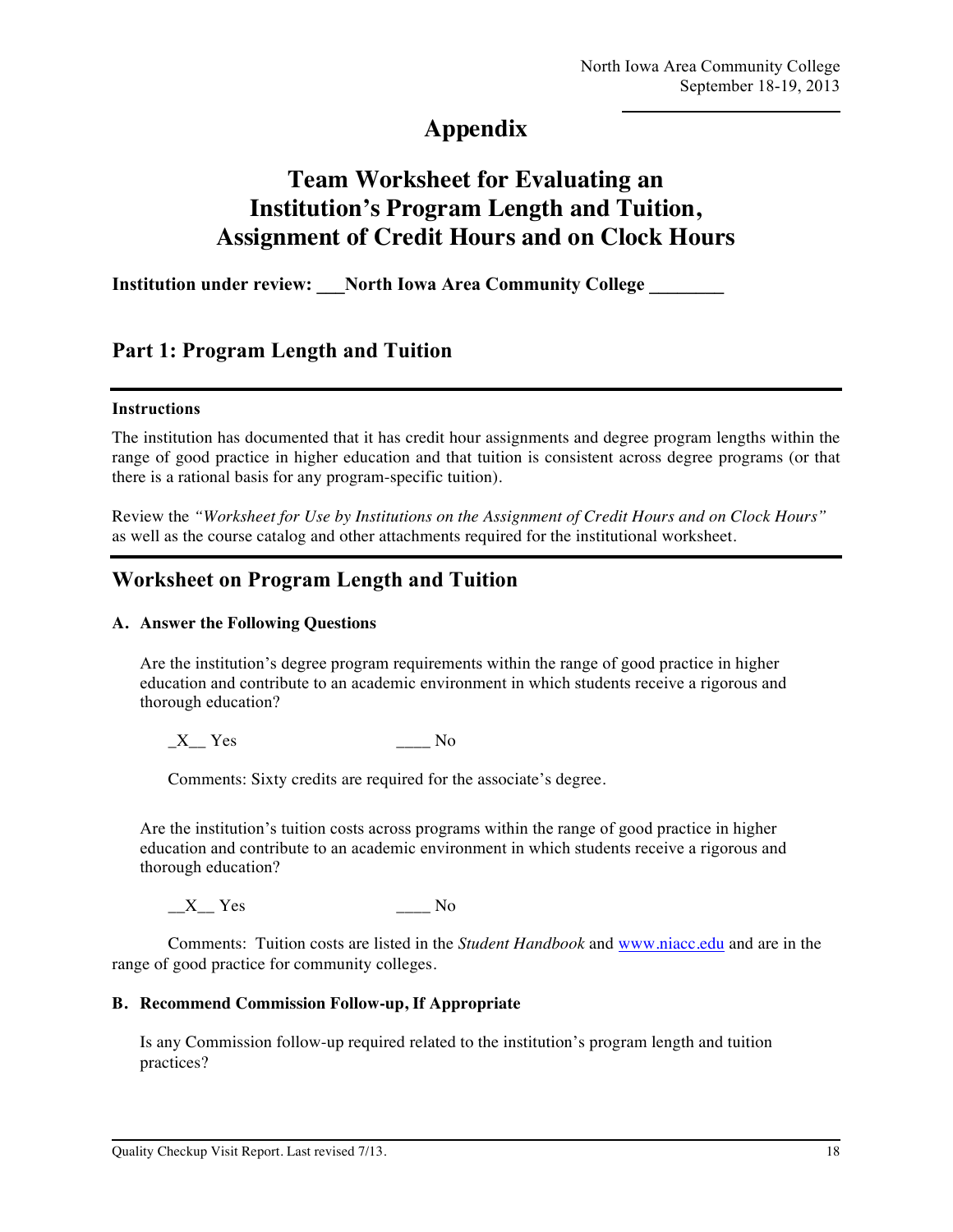North Iowa Area Community College September 18-19, 2013

 $Yes$   $\_X$  No

Rationale:

Identify the type of Commission monitoring required and the due date: NA

## **Part 2: Assignment of Credit Hours**

#### **Instructions**

In assessing the appropriateness of the credit allocations provided by the institution the team should complete the following steps:

- 1. Review the Worksheet completed by the institution, which provides information about an institution's academic calendar and an overview of credit hour assignments across institutional offerings and delivery formats, and the institution's policy and procedures for awarding credit hours. Note that such policies may be at the institution or department level and may be differentiated by such distinctions as undergraduate or graduate, by delivery format, etc.
- 2. Identify the institution's principal degree levels and the number of credit hours for degrees at each level. The following minimum number of credit hours should apply at a semester institution:
	- Associate's degrees  $= 60$  hours
	- Bachelor's degrees = 120 hours
	- Master's or other degrees beyond the Bachelor's = at least 30 hours beyond the Bachelor's degree
	- Note that one quarter hour = .67 semester hour
	- Any exceptions to this requirement must be explained and justified.
- 3. Scan the course descriptions in the catalog and the number of credit hours assigned for courses in different departments at the institution.
	- At semester-based institutions courses will be typically be from two to four credit hours (or approximately five quarter hours) and extend approximately 14-16 weeks (or approximately 10 weeks for a quarter). The description in the catalog should indicate a course that is appropriately rigorous and has collegiate expectations for objectives and workload. Identify courses/disciplines that seem to depart markedly from these expectations.
	- Institutions may have courses that are in compressed format, self-paced, or otherwise alternatively structured. Credit assignments should be reasonable. (For example, as a fulltime load for a traditional semester is typically 15 credits, it might be expected that the norm for a full-time load in a five-week term is 5 credits; therefore, a single five-week course awarding 10 credits would be subject to inquiry and justification.)
	- Teams should be sure to scan across disciplines, delivery mode, and types of academic activities.
	- Federal regulations allow for an institution to have two credit-hour awards: one award for Title IV purposes and following the above federal definition and one for the purpose of defining progression in and completion of an academic program at that institution.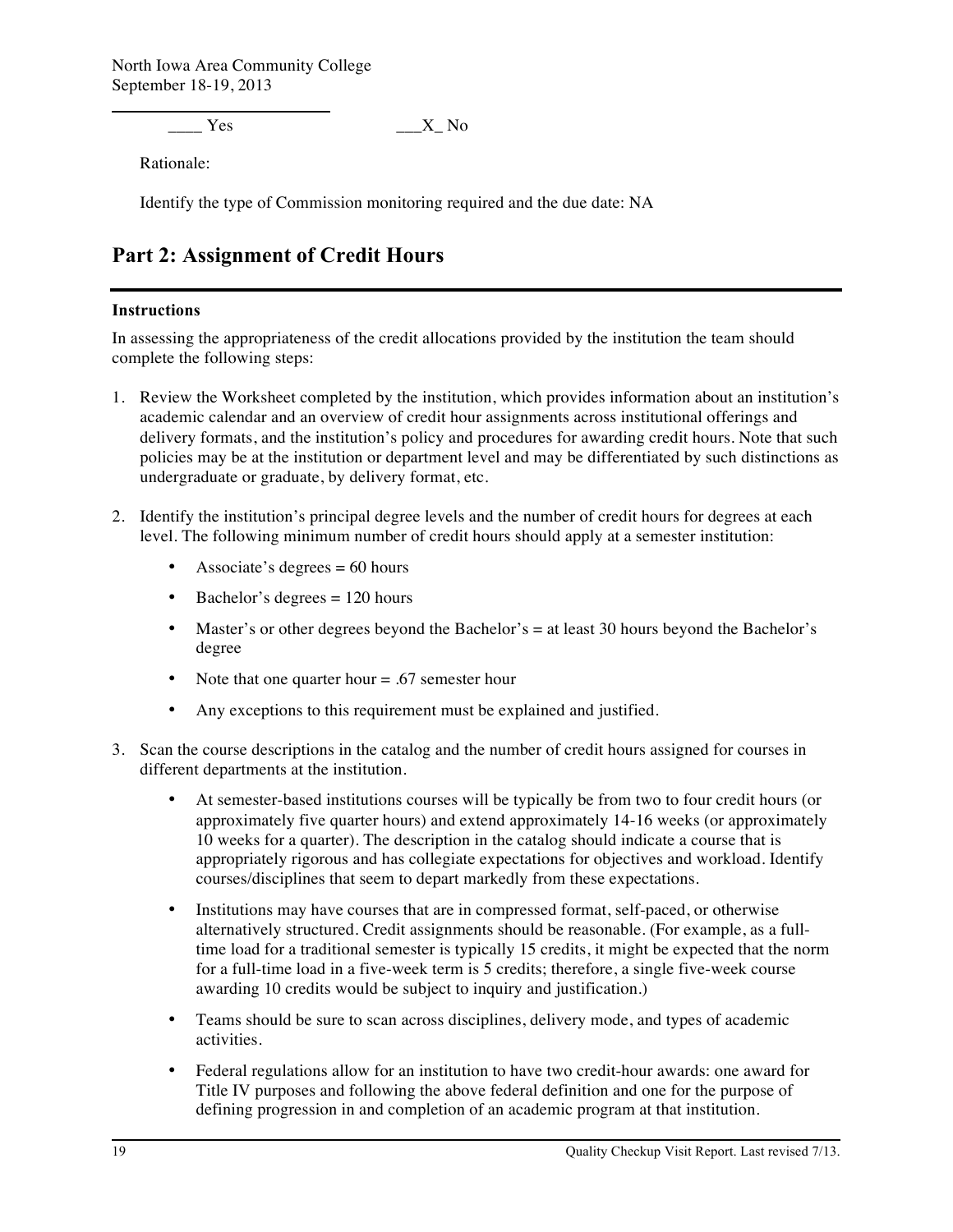Commission procedure also permits this approach.

- 4. Scan course schedules to determine how frequently courses meet each week and what other scheduled activities are required for each course. Pay particular attention to alternatively-structured or other courses with particularly high credit hours for a course completed in a short period of time or with less frequently scheduled interaction between student and instructor.
- 5. **Sampling.** Teams will need to sample some number of degree programs based on the headcount at the institution and the range of programs it offers.
	- At a minimum, teams should anticipate sampling at least a few programs at each degree level.
	- For institutions with several different academic calendars or terms or with a wide range of academic programs, the team should expand the sample size appropriately to ensure that it is paying careful attention to alternative format and compressed and accelerated courses.
	- Where the institution offers the same course in more than one format, the team is advised to sample across the various formats to test for consistency.
	- For the programs the team sampled, the team should review syllabi and intended learning outcomes for several of the courses in the program, identify the contact hours for each course, and expectations for homework or work outside of instructional time.
	- The team should pay particular attention to alternatively-structured and other courses that have high credit hours and less frequently scheduled interaction between the students and the instructor.
	- Provide information on the samples in the appropriate space on the worksheet.
- 6. Consider the following questions:
	- Does the institution's policy for awarding credit address all the delivery formats employed by the institution?
	- Does that policy address the amount of instructional or contact time assigned and homework typically expected of a student with regard to credit hours earned?
	- For institutions with courses in alternative formats or with less instructional and homework time than would be typically expected, does that policy also equate credit hours with intended learning outcomes and student achievement that could be reasonably achieved by a student in the timeframe allotted for the course?
	- Is the policy reasonable within the federal definition as well as within the range of good practice in higher education? (Note that the Commission will expect that credit hour policies at public institutions that meet state regulatory requirements or are dictated by the state will likely meet federal definitions as well.)
	- If so, is the institution's assignment of credit to courses reflective of its policy on the award of credit?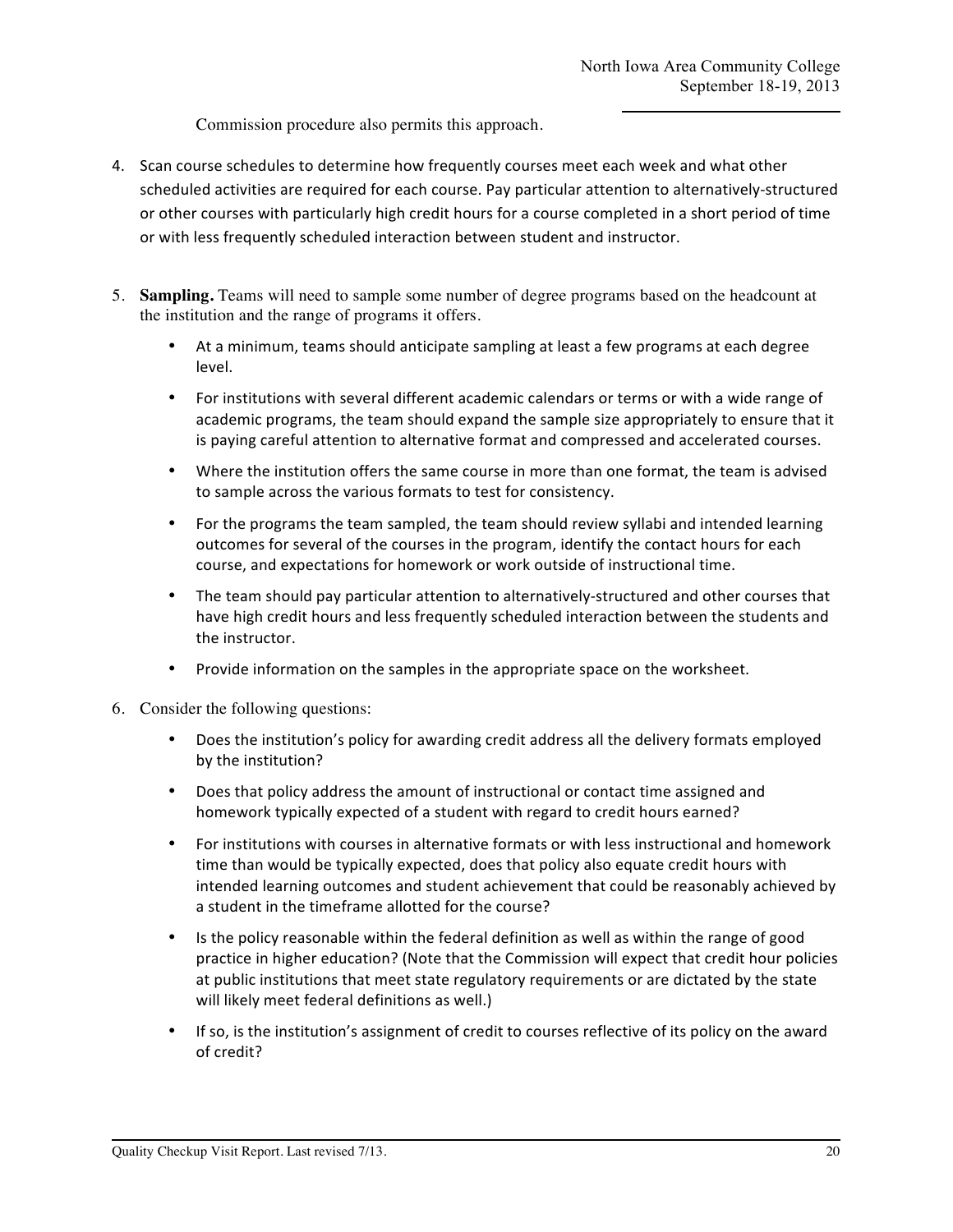- 7. If the answers to the above questions lead the team to conclude that there may be a problem with the credit hours awarded the team should recommend the following:
	- If the problem involves a poor or insufficiently-detailed institutional policy, the team should call for a revised policy as soon as possible by requiring a monitoring report within no more than one year that demonstrates the institution has a revised policy and evidence of implementation.
	- If the team identifies an application problem and that problem is isolated to a few courses or single department or division or learning format, the team should call for follow-up activities (monitoring report or focused evaluation) to ensure that the problems are corrected within no more than one year.
	- If the team identifies systematic non-compliance across the institution with regard to the award of credit, the team should notify Commission staff immediately and work with staff to design appropriate follow-up activities. The Commission shall understand systematic noncompliance to mean that the institution lacks any policies to determine the award of academic credit or that there is an inappropriate award of institutional credit not in conformity with the policies established by the institution or with commonly accepted practices in higher education across multiple programs or divisions or affecting significant numbers of students.

## **Worksheet on Assignment of Credit Hours**

**A. Identify the Sample Courses and Programs Reviewed by the Team** (see #5 of instructions in completing this section)

#### **B. Answer the Following Questions**

#### **1) Institutional Policies on Credit Hours**

Does the institution's policy for awarding credit address all the delivery formats employed by the institution? (Note that for this question and the questions that follow an institution may have a single comprehensive policy or multiple policies.)

X Yes No

Comments: Policy defines number of hours and minutes in a semester required for a credit hour.

Does that policy relate the amount of instructional or contact time provided and homework typically expected of a student to the credit hours awarded for the classes offered in the delivery formats offered by the institution? (Note that an institution's policy must go beyond simply stating that it awards credit solely based on assessment of student learning and should also reference instructional time.)

 $X$  Yes No

Comments: Policy stipulates number of hours and minutes of instructional time required. Policy does not mention homework requirements.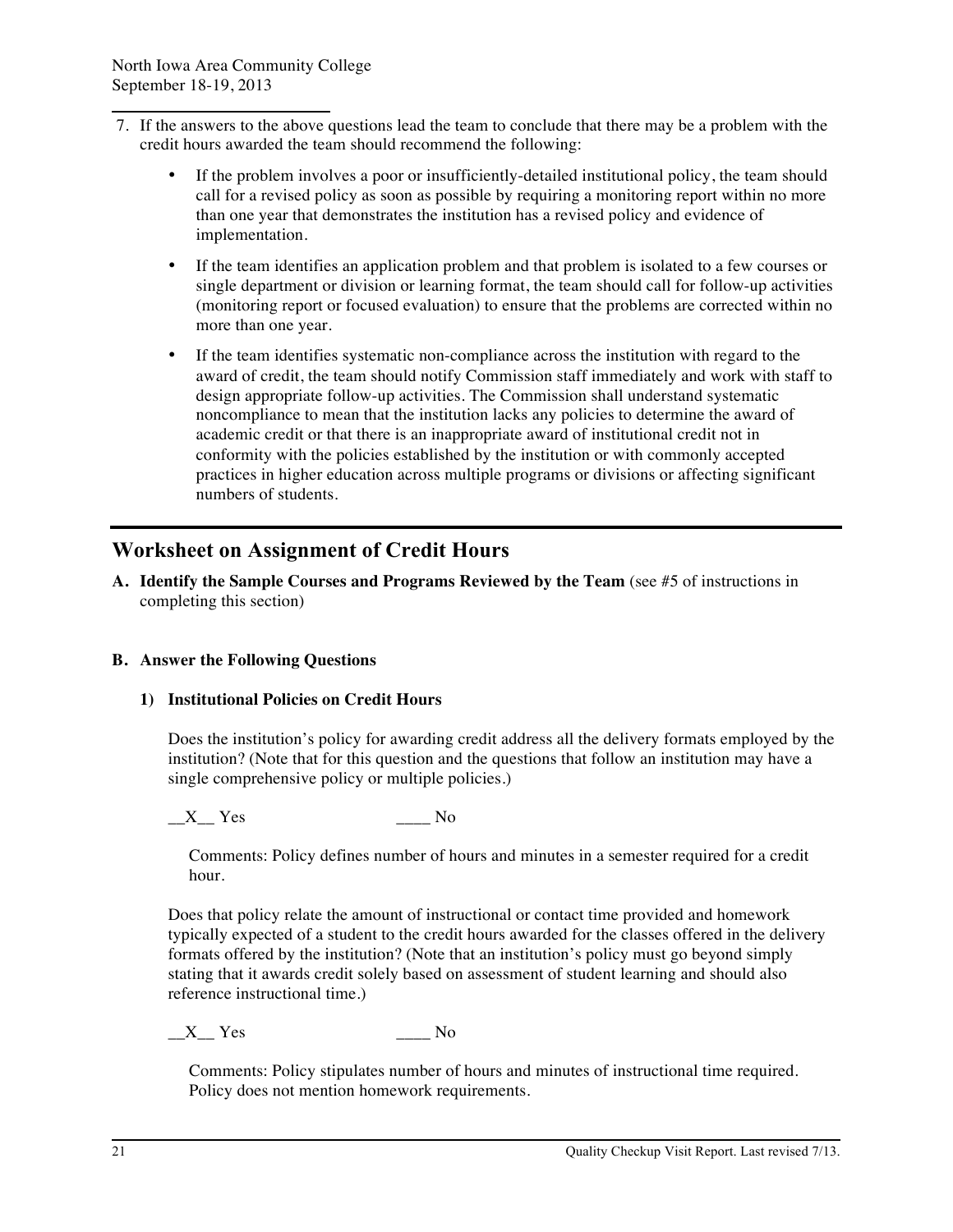For institutions with non-traditional courses in alternative formats or with less instructional and homework time than would be typically expected, does that policy equate credit hours with intended learning outcomes and student achievement that could be reasonably achieved by a student in the timeframe and utilizing the activities allotted for the course?

Yes No

Comments: Not applicable.

Is the policy reasonable within the federal definition as well as within the range of good practice in higher education? (Note that the Commission will expect that credit hour policies at public institutions that meet state regulatory requirements or are dictated by the state will likely meet federal definitions as well.)

Yes No

Comments: Not applicable.

#### **2) Application of Policies**

Are the course descriptions and syllabi in the sample academic programs reviewed by the team appropriate and reflective of the institution's policy on the award of credit? (Note that the Commission will expect that credit hour policies at public institutions that meet state regulatory requirements or are dictated by the state will likely meet federal definitions as well.)

 $X_{\text{max}}$  Yes  $\text{max}$  No

Comments: Course descriptions include total number of lecture, lab, clinical, or work experience hours required for the course. Syllabi reflect required instructional time.

Are the learning outcomes in the sample reviewed by the team appropriate to the courses and programs reviewed and in keeping with the institution's policy on the award of credit?

X Yes No

Comments:

If the institution offers any alternative delivery or compressed format courses or programs, were the course descriptions and syllabi for those courses appropriate and reflective of the institution's policy on the award of academic credit?

 $X$  Yes No

Comments: Course schedule and syllabi adhere to NIACC's policy on credit hour.

If the institution offers alternative delivery or compressed format courses or programs, are the learning outcomes reviewed by the team appropriate to the courses and programs reviewed and in keeping with the institution's policy on the award of credit? Are the learning outcomes reasonably capable of being fulfilled by students in the time allocated to justify the allocation of credit?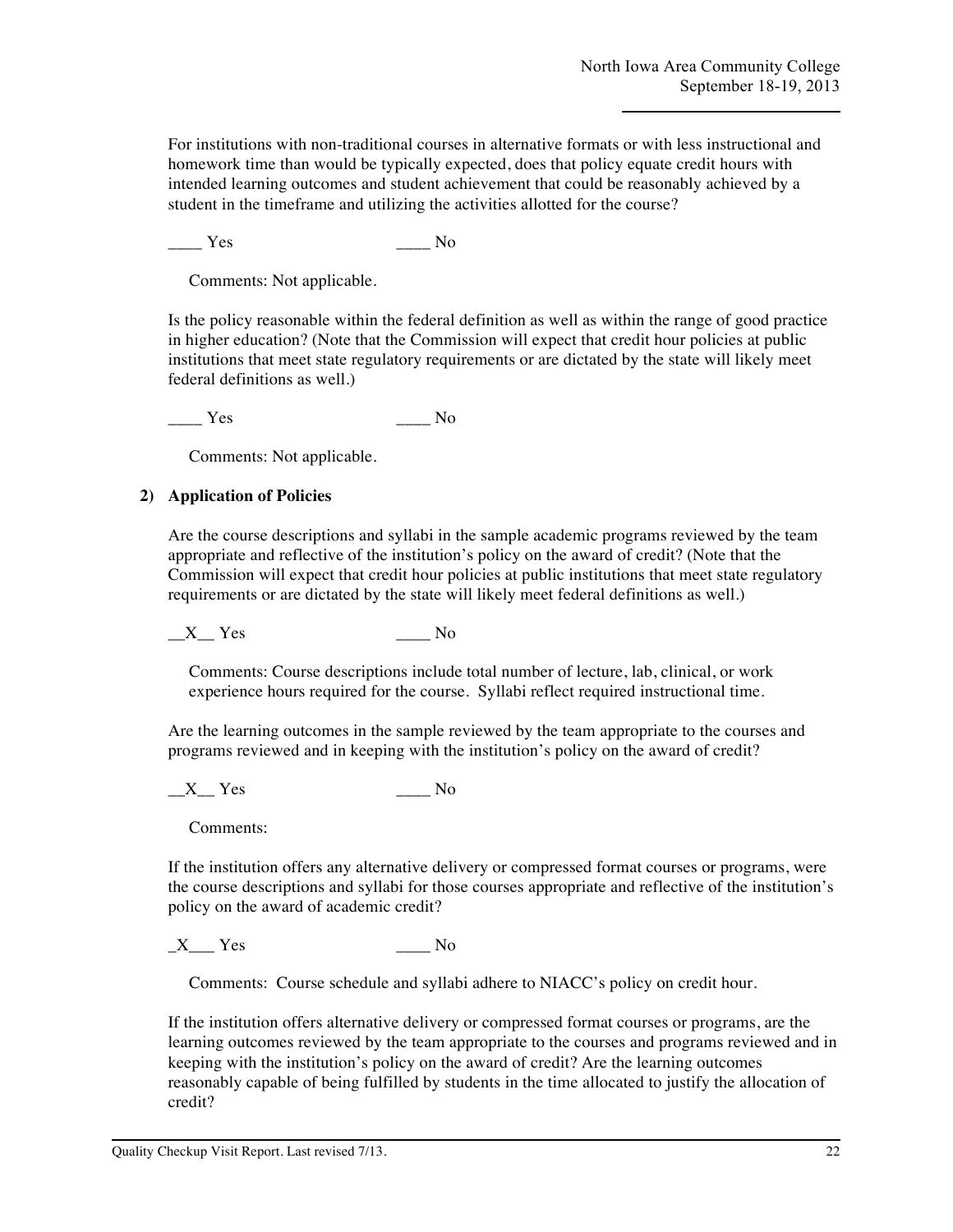X Yes No

Comments: Learning outcomes are the same as courses in non-compressed format.

Is the institution's actual assignment of credit to courses and programs across the institution reflective of its policy on the award of credit and reasonable and appropriate within commonly accepted practice in higher education?

 $X$  Yes  $N$ 

Comments: Assignment of credit adheres to NIACC's credit hour policy which is aligned to the Carnegie unit.

#### **C. Recommend Commission Follow-up, If Appropriate**

*Review the responses provided in this section. If the team has responded "no" to any of the questions above, the team will need to assign Commission follow-up to assure that the institution comes into compliance with expectations regarding the assignment of credit hours.*

Is any Commission follow-up required related to the institution's credit hour policies and practices?

 $\frac{X}{X}$  No

Rationale:

Identify the type of Commission monitoring required and the due date:

**D. Identify and Explain Any Findings of Systematic Non-Compliance in One or More Educational Programs with Commission Policies Regarding the Credit Hour**